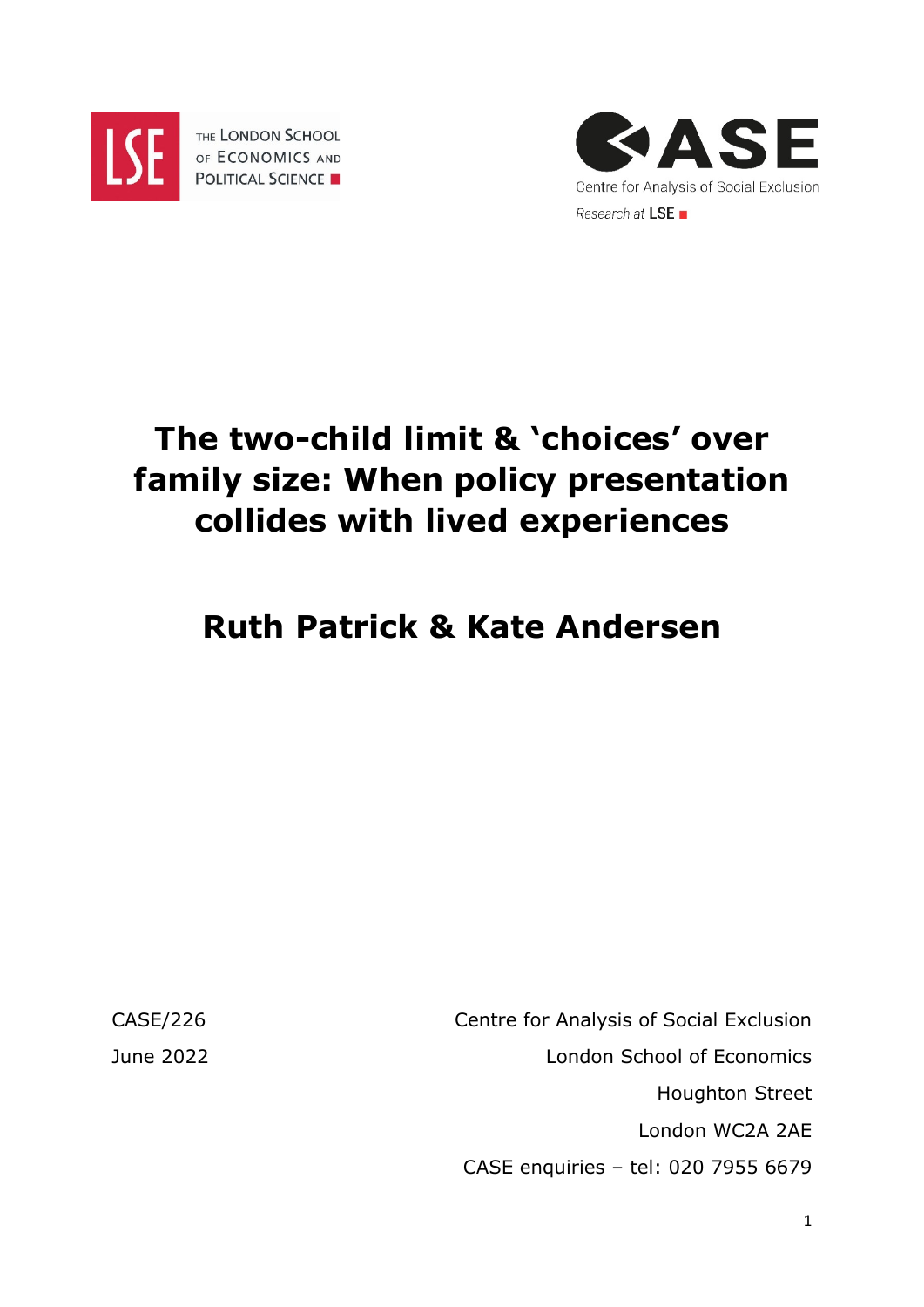#### **Contents**

|                                                                        | 2. 'Make some of the same choices working families have to make<br>every day': political policy justifications for the two-child limit 10 |  |
|------------------------------------------------------------------------|-------------------------------------------------------------------------------------------------------------------------------------------|--|
|                                                                        | 3. The two-child limit and the regulation of fertility  13                                                                                |  |
|                                                                        |                                                                                                                                           |  |
| 5. Findings: Where everyday experiences and policy presentation depart |                                                                                                                                           |  |
|                                                                        |                                                                                                                                           |  |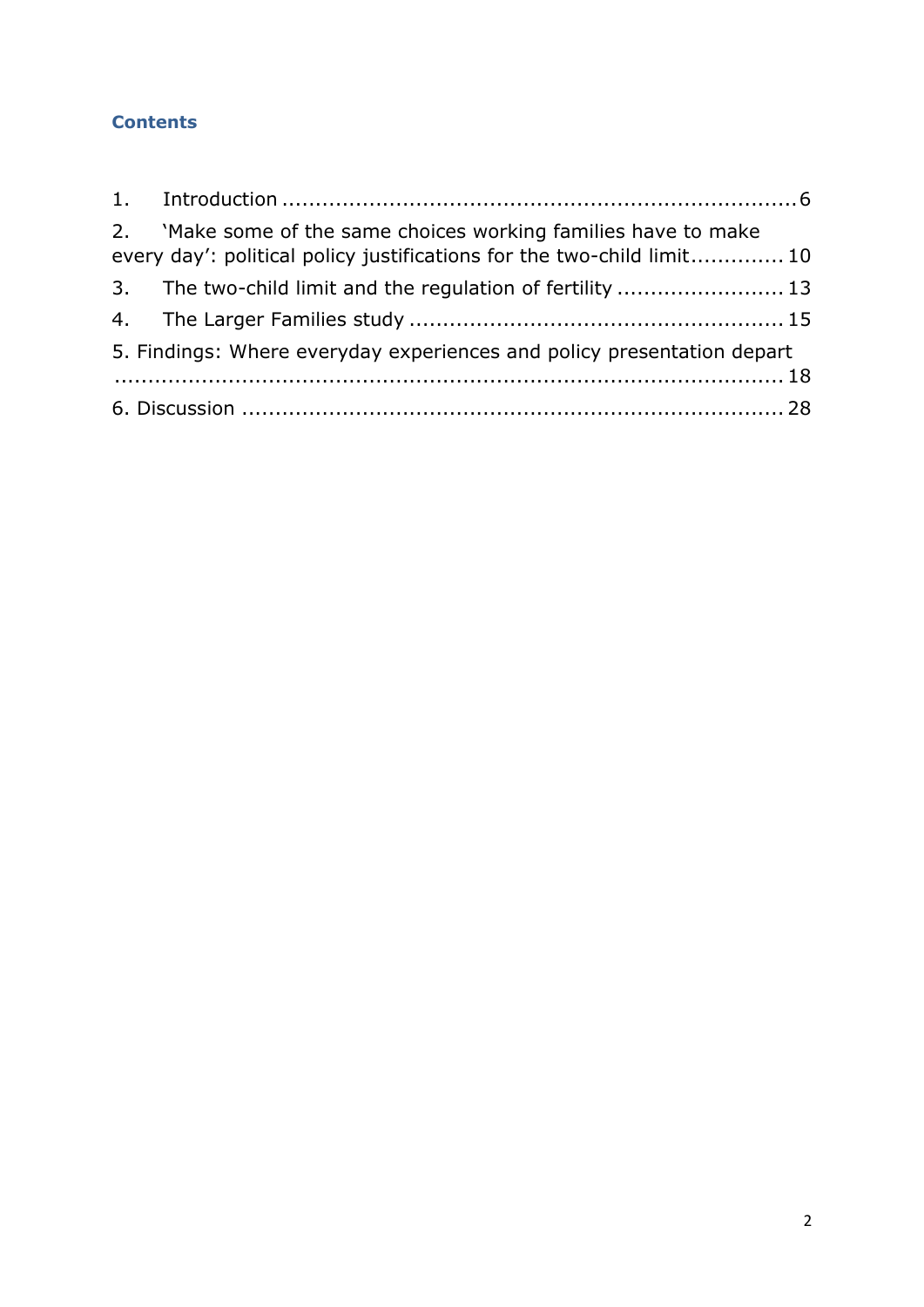## **Centre for Analysis of Social Exclusion**

The Centre for Analysis of Social Exclusion (CASE) is a multi*-*disciplinary research centre based at the London School of Economics and Political Science (LSE), within the Suntory and Toyota International Centres for Economics and Related Disciplines (STICERD). Our focus is on exploration of different dimensions of social disadvantage, particularly from longitudinal and neighbourhood perspectives, and examination of the impact of public policy.

In addition to our discussion paper series (CASEpapers), we produce occasional summaries of our research in CASEbriefs, and reports from various conferences and activities in CASEreports. All these publications are available to download free from our website.

For further information on the work of the Centre, please contact the Centre Manager, Annie-Rose Nicholas, on:

Telephone: UK+20 7955 6679 Email: a.nicholas1@lse.ac.uk

Web site:<http://sticerd.lse.ac.uk/case>

Ruth Patrick

Kate Andersen

All rights reserved. Short sections of text, not to exceed two paragraphs, may be quoted without explicit permission provided that full credit, including © notice, is given to the source.

Suggested citation: Patrick, R. & Andersen, K. (2022). *The two-child limit & 'choices' over family size: When policy presentation collides with lived experiences.* CASE Paper 226. Centre for Analysis of Social Exclusion, London School of Economics. <https://sticerd.lse.ac.uk/dps/case/cp/casepaper226.pdf>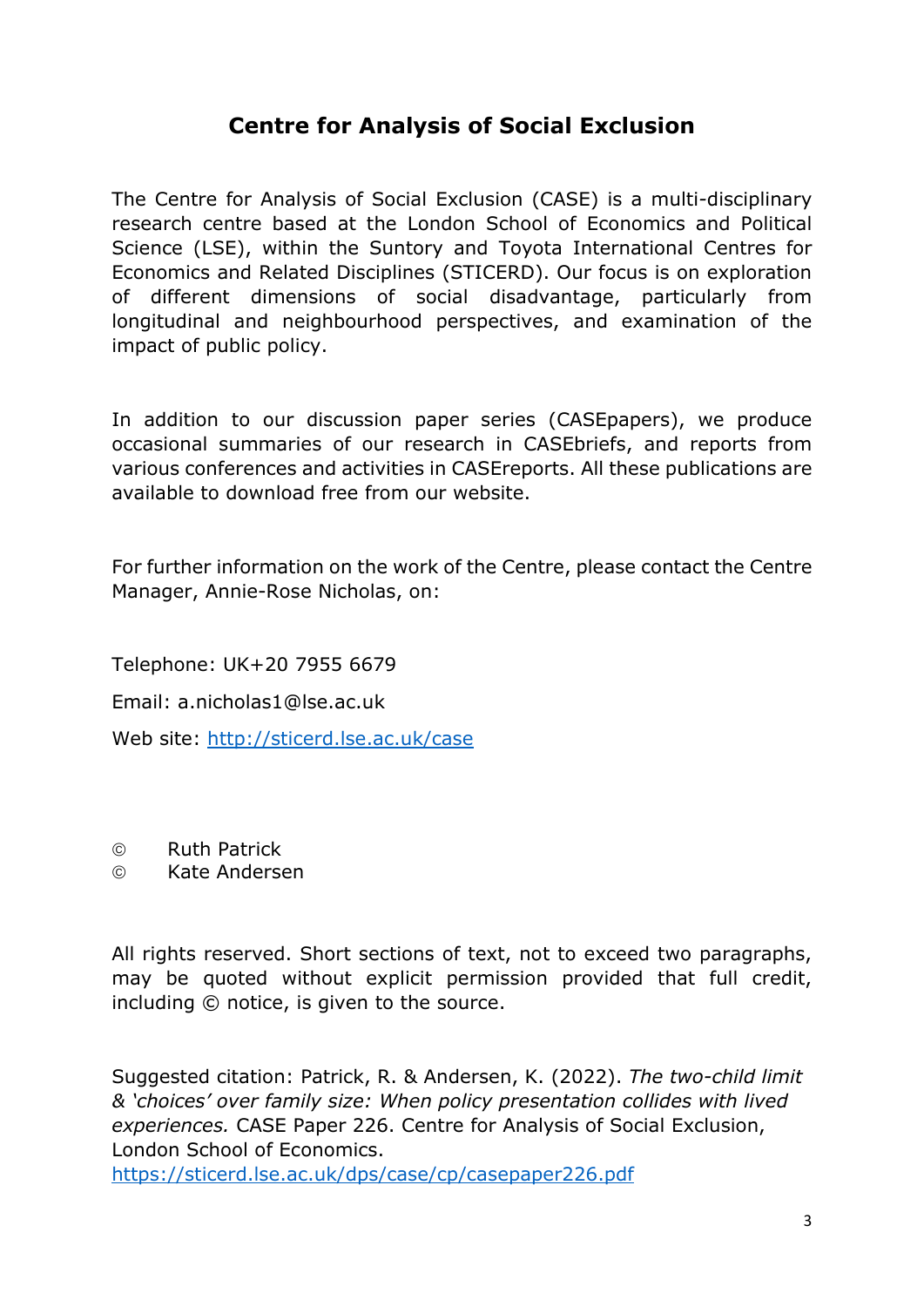#### **Editorial note**

Dr Ruth Patrick is Senior Lecturer in Social Policy at the University of York. Dr Kate Andersen is Research Associate in the Department of Social Policy and Social Work at the University of York.

The project has been funded by the Nuffield Foundation, but the views expressed are those of the authors and not necessarily the Foundation. Visit [www.nuffieldfoundation.org.](http://www.nuffieldfoundation.org/)

The authors are also grateful to Alex Beer, Eleni Karagiannaki, Jane Millar, Mary Reader, Kitty Stewart, Aaron Reeves and Rosalie Warnock for comments on earlier drafts.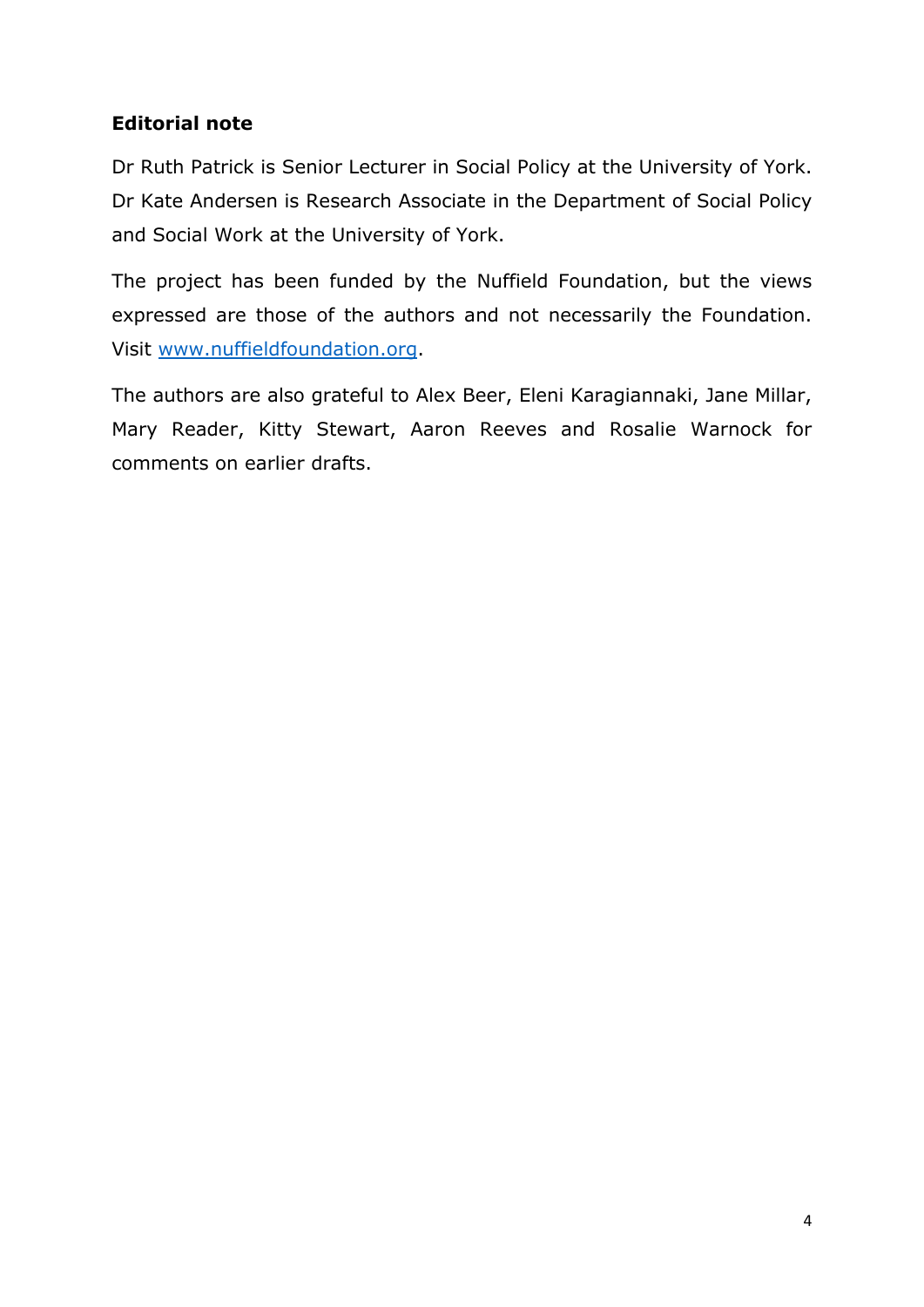#### **Abstract**

The two-child limit restricts the child element in Universal Credit and Tax Credits to two children in a household (for children born after April 2017). One objective of the two-child limit is to influence the fertility decisions of parents in (or at risk of) poverty; therefore it is especially important to explore and understand its fertility effects. Previous analysis of administrative birth records suggests that the two-child limit had only a very small impact on the fertility of third and subsequent births in England and Wales. In this paper, we contrast the policy assumptions underpinning the two-child limit with everyday realities of fertility decision making. To do this, we draw on qualitative interviews conducted with those directly affected by the policy. This reveals a series of mismatches between policy presentation and lived realities, which help explain the absence of sizeable fertility effects. This also points to the importance of better and more sustained engagement with qualitative evidence in the design and review of policies. It is especially vital to continue to monitor the impact of the two-child limit, given the extent of the harms it can cause, and its status as an internationally unusual and significant policy.

Key words: two-child limit, fertility, policy narratives, everyday realities, welfare reform, poverty

JEL number: I38

Corresponding author: Dr Ruth Patrick (ruth.patrick@york.ac.uk)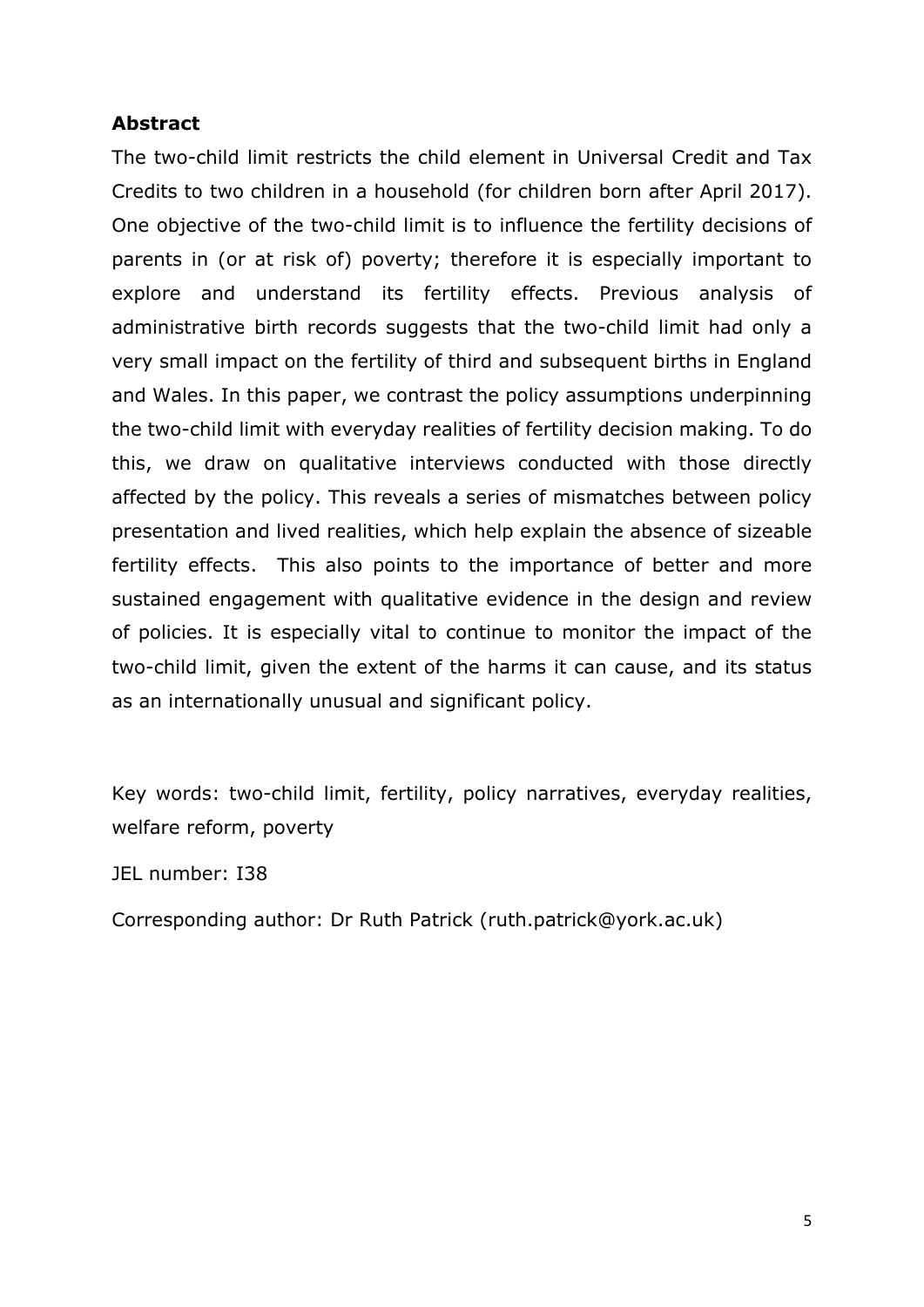### <span id="page-5-0"></span>**1. Introduction**

In July 2015, George Osborne delivered his seventh budget as the UK's Chancellor of the Exchequer. In it, he announced the decision to restrict support provided through means-tested social security payments to two children in a household (with some important exemptions). Osborne set out his justification for this policy approach in his budget speech:

'The fourth principle we will apply to our welfare reform is this: the benefits system should not support lifestyles and rents that are not available to the taxpayers who pay for that system...Another decision that most families make is how many children they have, conscious that each extra child costs the family more. In the current tax credit system, each extra child brings an additional payment of £2,780 a year. It's important to support families, but it's also important to be fair to the many working families who don't see their budgets rise by anything like that when they have more children.' (2015, u.p.)

In defending a policy which creates a further break between need and entitlement within the UK social security system, Osborne returned again and again to a very particular, and partial, idea of 'fairness'. Reflecting earlier framing and discourses around welfare reform, he drew out distinctions and divisions between 'working' and 'welfare claiming' families, with a dogged pursuit to be 'fair' to those working families who he characterised as supporting those in receipt of welfare.

The two-child limit was introduced in April 2017 despite vocal resistance from across the anti-poverty sector. The most recent figures suggest that 1.1 million children live in households affected by the policy (DWP, 2021), which is often described as one of the key drivers of increases to child poverty projected for the coming years (Corlett and Try, 2022; Ghelani and Tonutti, 2017; Hood and Waters, 2017). As one objective of the two-child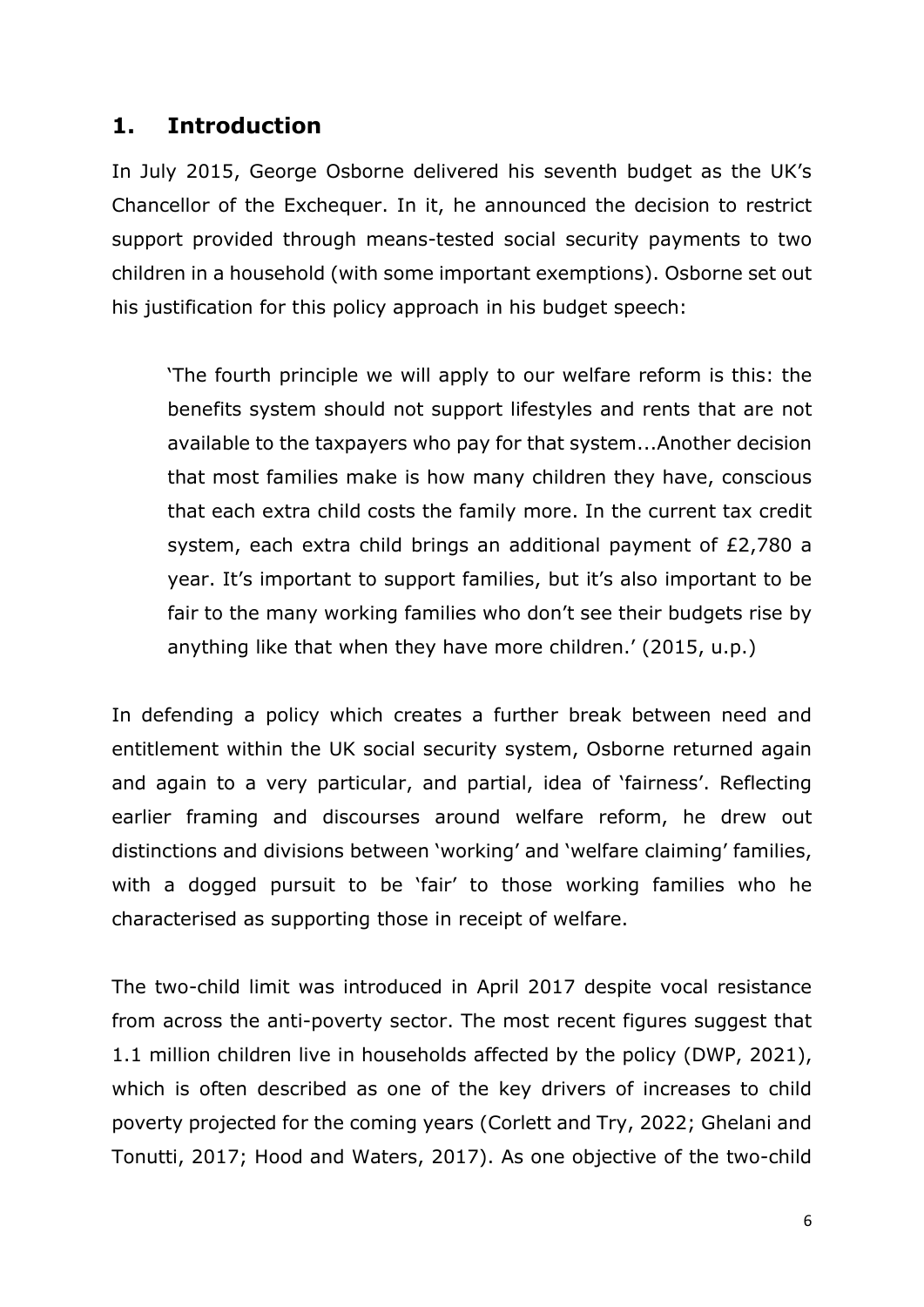limit is to influence the fertility decisions of parents in (or at risk of) poverty, it is especially important to explore and understand its fertility effects. Analysis of administrative birth records conducted by members of the *Benefit Changes and Larger Families* team in collaboration with Professor Jonathan Portes suggests that the two-child limit had only a very small impact on the fertility of third and subsequent births in England and Wales (Reader, Portes and Patrick, 2022). Abortion trends by the number of previous live births appear to indicate a very slight acceleration in abortions among mothers with two or more children after 2017, although it is difficult to say whether this is attributable to the two-child limit (DHSC, 2021).

Our ongoing qualitative longitudinal research (detailed further below) involves interviews with thirty-four parents who are subject to the two-child limit. These interviews have enabled us to contrast the everyday realities of fertility decision making with the government rhetoric concerning the policy. The nature of our sample means that we have not captured experiences of those who did not proceed with a conception due to the policy, constraining the conclusions we can draw from our qualitative evidence base. Nevertheless, our findings do provide valuable insight into why the policy is not having its anticipated fertility effects and is instead inevitably harmful both to parents and their children.

In this paper, we explore how the policy-presentation of an internationally unusual, and internationally significant, move to restrict child-related benefits to the first two children in a household (the two-child limit) collides with everyday experiences of its impact, focusing on fertility decision making. We detail the policy rationale given for the two-child limit, as well as exploring how its potential intervention into fertility decision making is narrated in Government accounts. We then outline the methodological approach taken in walking alongside families affected by the two-child limit. Inspired by work of Millar and Bennett (2017) on Universal Credit, this paper explores the extent of the (mis)match between the policy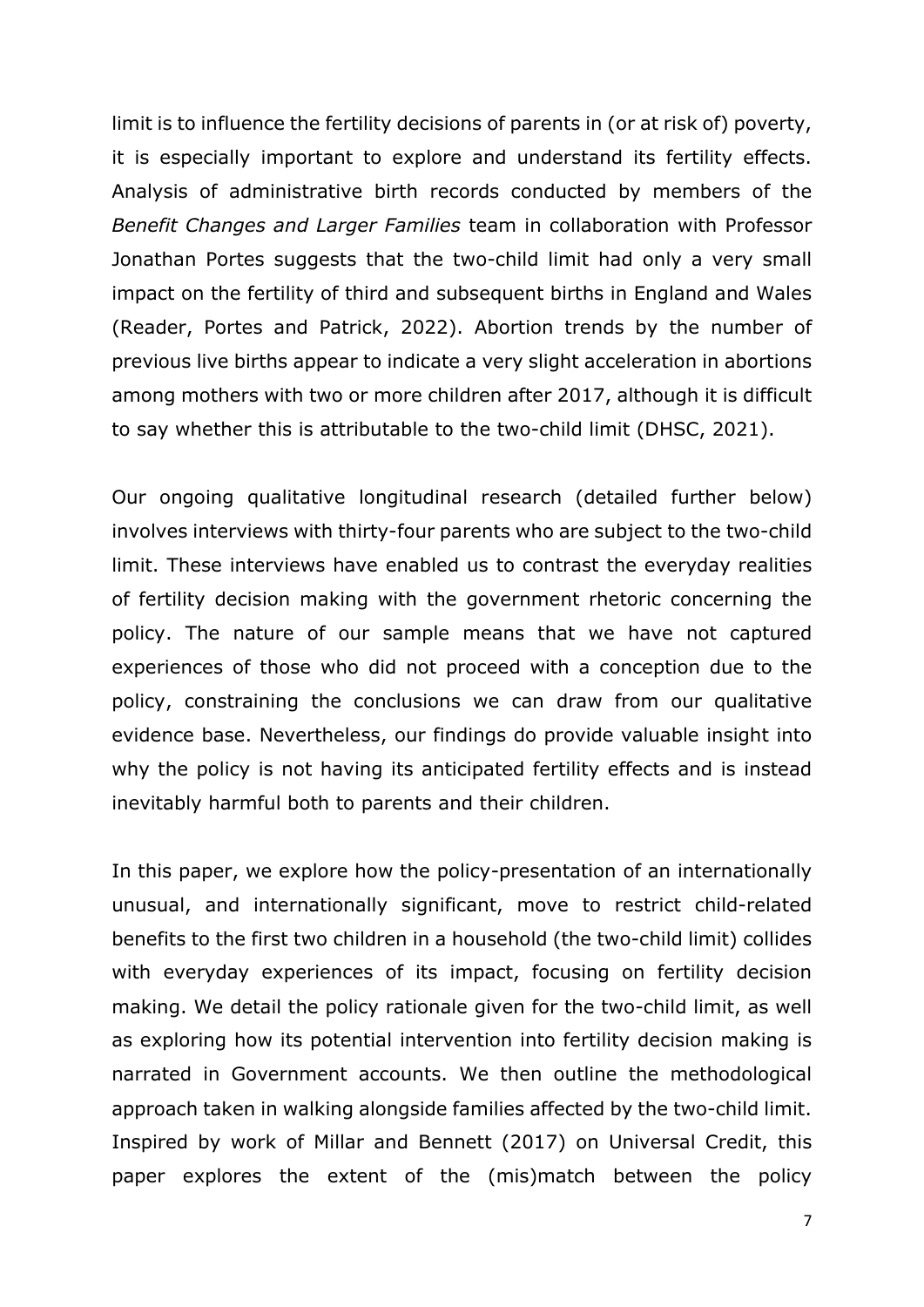presentation of the two-child limit and its likely fertility effects and everyday realities for those affected. This reveals a series of mismatches, which help explain the absence of fertility effects, and also point to the importance of better and more sustained engagement with qualitative evidence in the design and review of policies. Too often, social policies are introduced without a sustained engagement with the available evidence (c.f. Monaghan and Ingold, 2019). There is real value in unpicking the gaps between the presentation and everyday experiences of policy change(s) in order to better understand their impact, but also to illuminate and explore the relationship between evidence bases and policymaking, and evaluation processes (Monaghan and Ingold, 2019). In concluding, this paper outlines the severe and potentially long-term negative impacts of the two-child limit, while also emphasising the need to continue to monitor and document its impact.

These findings are important both for the UK, but also internationally. The two-child limit is an internationally unusual policy, and one which contrasts very strongly with the direction being taken in the USA, which is extending (rather than restricting) child benefits support. Indeed, while many states had Family Caps in the 2000s following the 1996 welfare reforms, this has fallen sharply in recent years. As of 2020, only 12 states have a family cap in operation. These caps operate very differently from the two-child limit, with caps limiting support for families who are in receipt of social security at the time of conception. What is notable from the evidence from the US into the impact of the Family Caps is that they did almost nothing to impact on fertility; instead, they increased poverty and negatively impacted affected households (Camasso and Camasso, 2007; Dyer and Fairlie, 2004).

The two-child limit represents an internationally significant policy intervention, whose impact will grow over time. As each year passes, more families will be affected by the policy as more children are born into a policy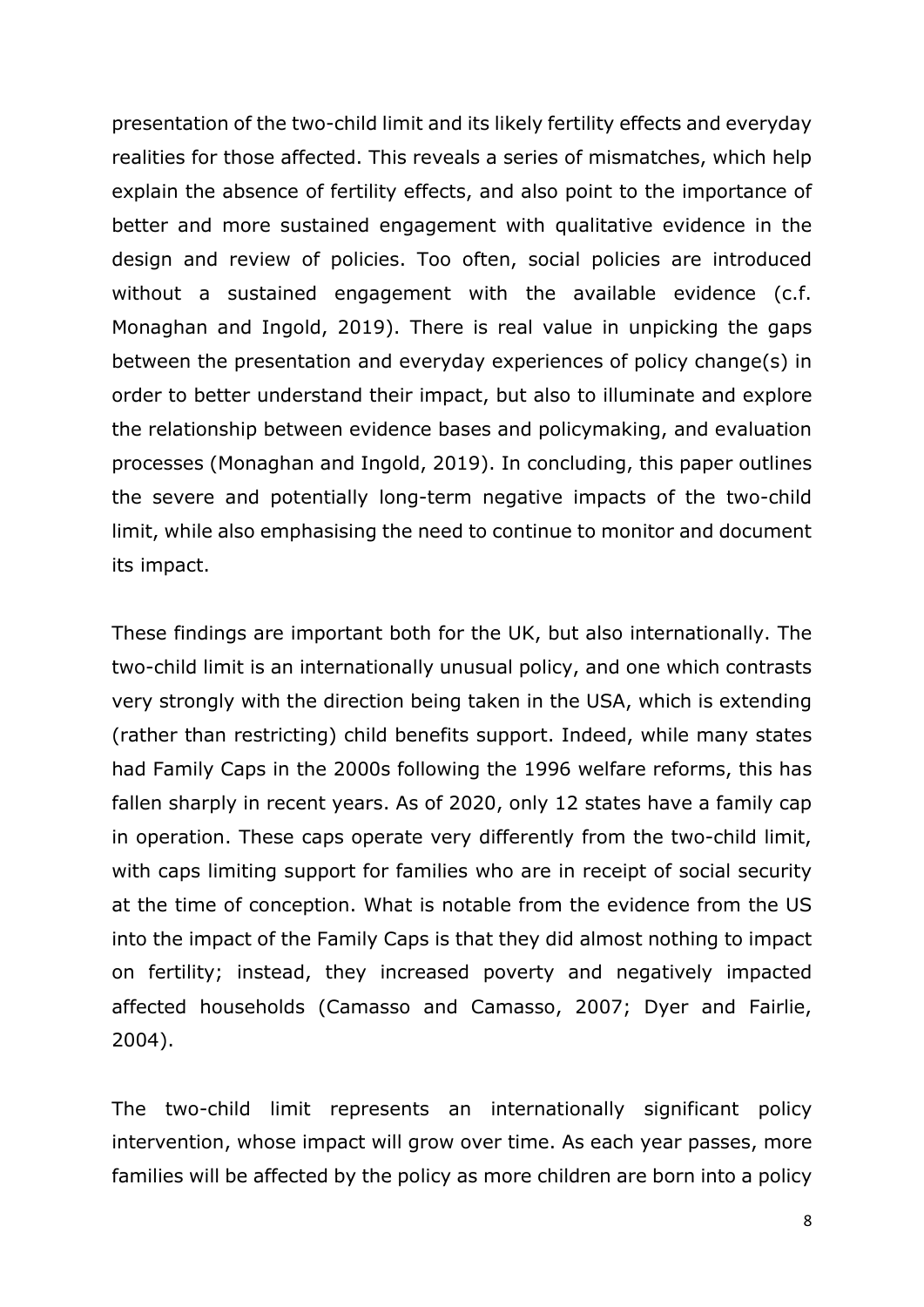context where this restriction on social security support exists. This makes efforts to monitor the two-child limit's impact especially timely and important.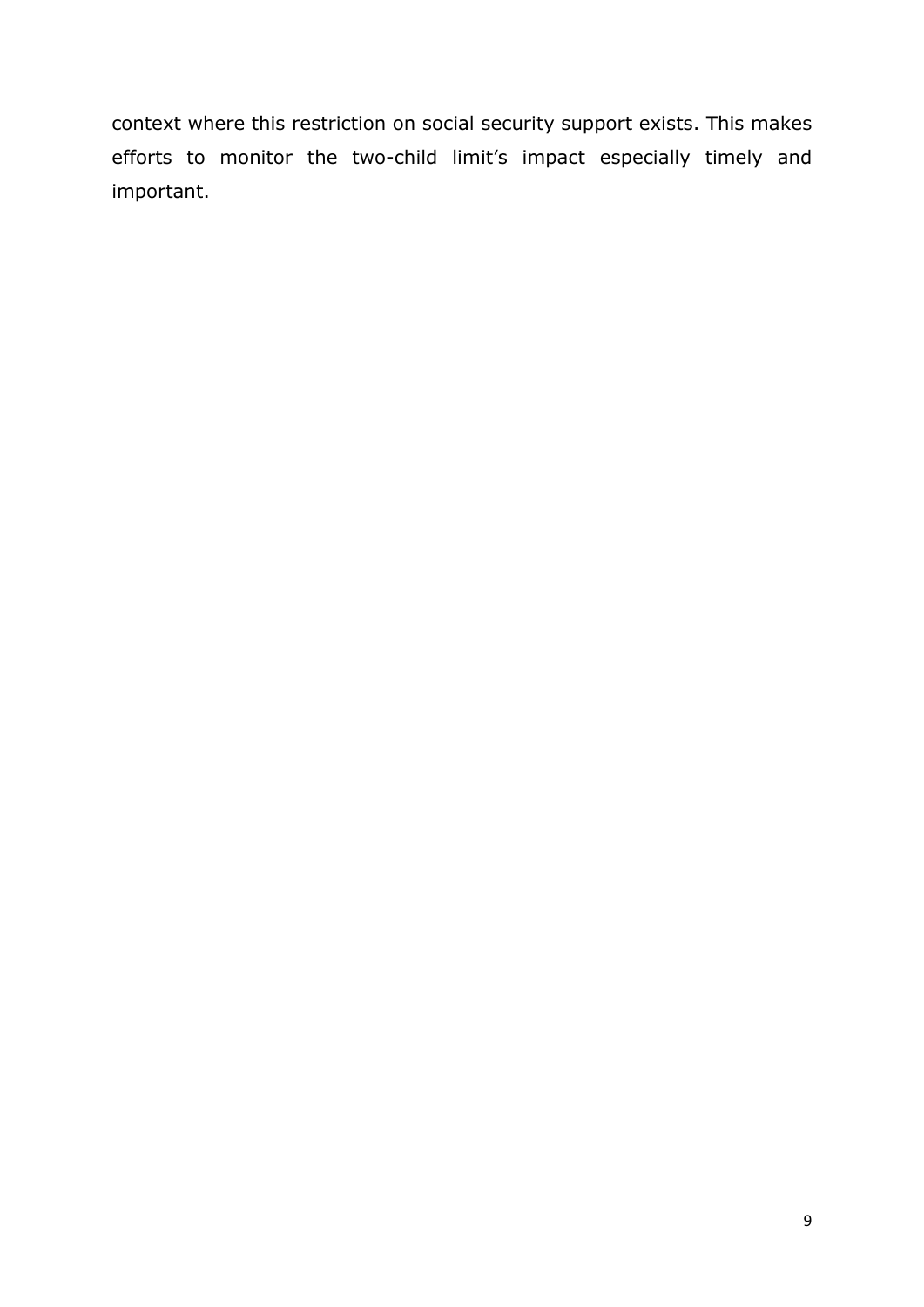### <span id="page-9-0"></span>**2. 'Make some of the same choices working families have to make every day': political policy justifications for the two-child limit**

David Cameron and George Osborne's Conservative-led Coalition Government pursued a far-reaching programme of welfare reform, which was rooted in a denigration of both 'welfare', and the lives of those who receive it. As demonstrated elsewhere, their policy narrative sought to create an 'alchemy of austerity', which suggested that harsh, often punitive cuts in state support were both necessary but also ultimately beneficial in supporting people to make transitions from 'welfare' and into 'work' (Clarke and Newman, 2012). The political rhetoric was bolstered by popular media representations, which included the rise of 'poverty porn': reality television shows that show a highly-edited and partial depiction of life in poverty and on benefits (Jensen and Tyler, 2015).

Two welfare reform policies stand out as being especially important rhetorically, in terms of how their presentation bolstered and reinforced imaginary but powerful divisions between working and non-working populations, and between those who paid taxes and those who received social security support. These are the benefit cap, which restricts the maximum income in benefits households earning less than £617 a month (sixteen hours at the minimum wage) can receive, and the two-child limit, which restricts the child element in Universal Credit and Tax Credits to two children in a household (for children born after April 2017)—the subject of this paper. Both policies collapse the link between need and entitlement within our social security system. Both also do important ideological work in crafting and legitimising consent for widespread austerity and the residualisation of social welfare.

With the two-child limit, the policy justification centres on divisions between working households and those who receive welfare. This reflects arguments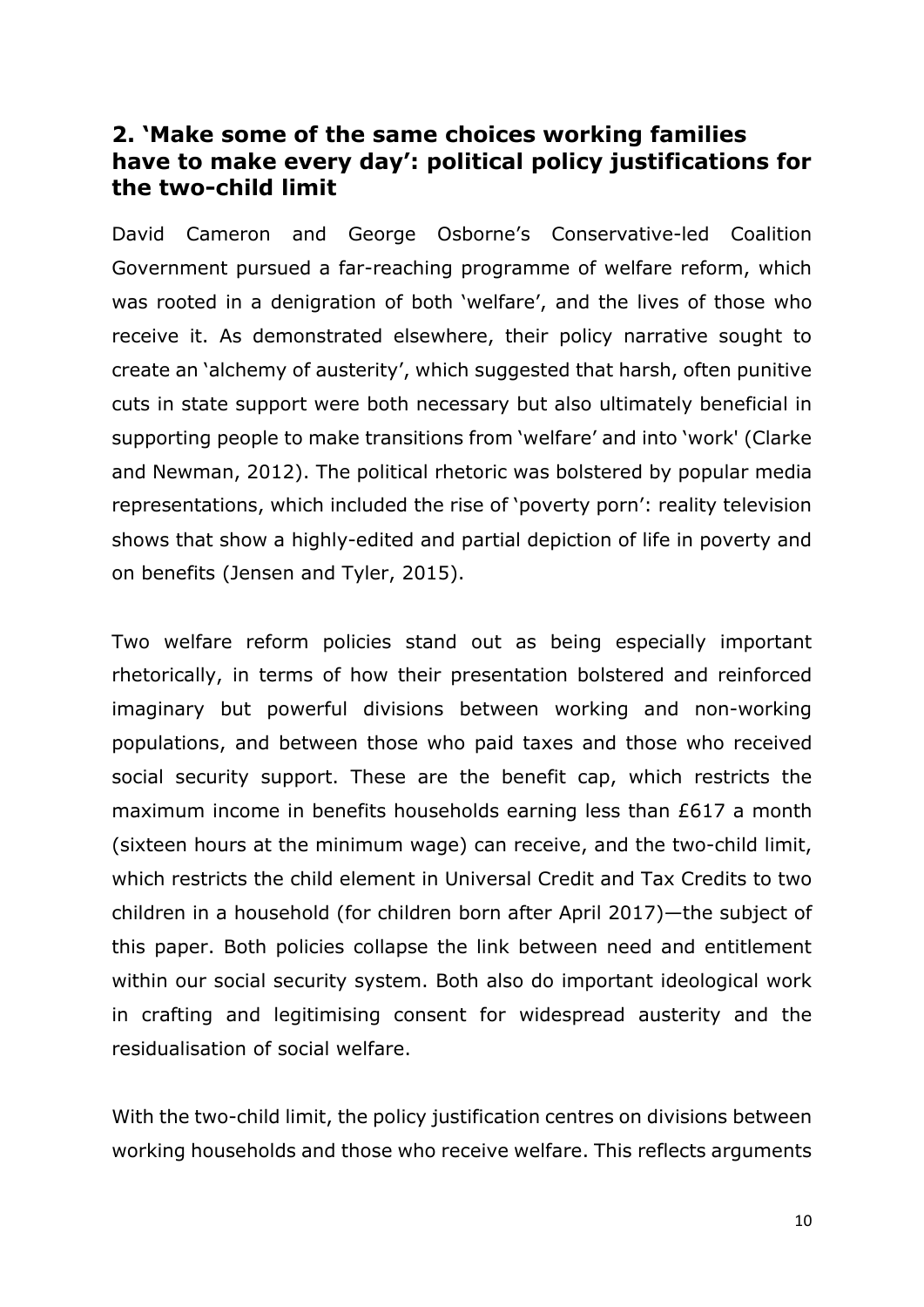that George Osborne was making prior to the policy being introduced as set out in a 2013 speech:

'With all our welfare changes, we're simply asking people on benefits to make some of the same choices working families have to make every day. To live in a less expensive house. To live in a house without a spare bedroom unless they can afford it. To get by on the average family income. These are the realities of life for working people. They should be the reality for everyone else too.' (2013, u.p.)

Reflecting their wider efforts to build an anti-welfare narrative (Jensen and Tyler, 2015), Cameron and Osborne both drew on high profile media cases to problematise and undermine 'welfare' and the lives of those who receive it. Markedly, the above speech took place in the same week that Mick Philpott received a whole life sentence for the murder of six of his children, with linked news coverage including a Daily Mail front page headline decrying 'Vile product of Welfare UK' (Dolan, 2013). Commenting on the case, George Osborne remarked:

'Philpott is responsible for these absolutely horrendous crimes and these are crimes that have shocked the nation. The courts are responsible for sentencing him, but I think there is a question for government and for society about the welfare state – and the taxpayers who pay for the welfare state – subsidising lifestyles like that, and I think that debate needs to be had.' (BBC News, 2013, u.p.)

In this comment, Osborne is making what appears to be a deliberate attempt to encourage the public to make wider linkages between the criminality of one individual and broader structures of social security support. This was arguably designed to further the anti-welfare narrative, creating the space where policies like the two-child limit can become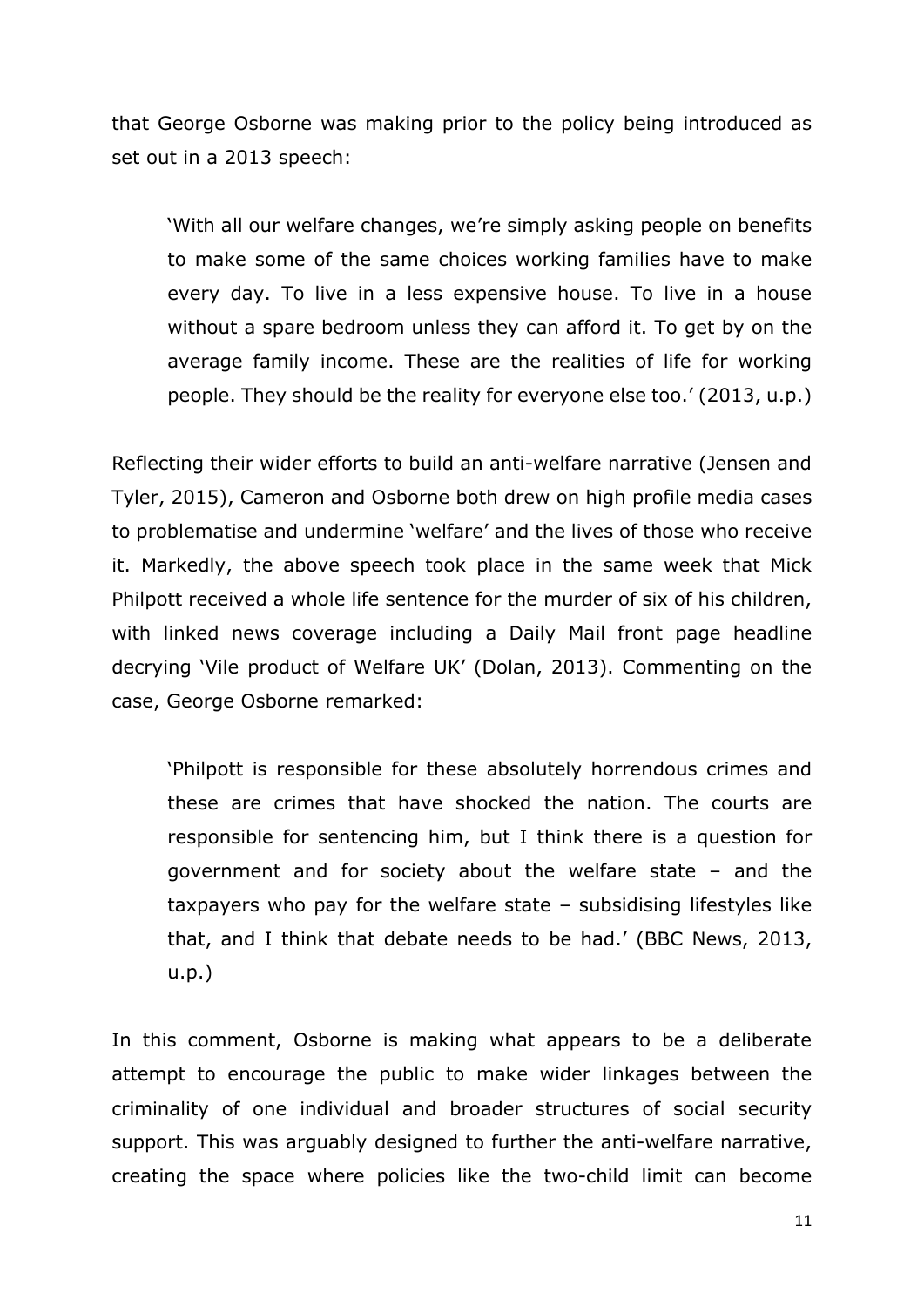accepted—even welcomed—as a necessary corrective to what is described as a broken welfare system (see Jensen and Tyler, 2015).

What is marked about the anti-welfare narrative is that it ignores the extent to which working households also receive social security, and the ways in which social security can and does help with the housing and living costs of households in low-paid work. Notably, the two-child limit impacts on those in paid employment too, something which does not fit neatly with the policy's presentation. Indeed, the latest statistics show that a majority of affected claimants live in a household where someone is working; 56% of affected Universal Credit claimants, as of April 2021 (DWP, 2021).

The anti-welfare narrative also narrowly defines 'work' as paid work and portrays those who are not in paid work as irresponsible, rather than recognising the myriad of other labour-intensive societal contributions people make (including, but not limited to caring, parenting and volunteering). This anti-welfare rhetoric suggests that policy levers can and should be used to change the behaviours and attitudes of benefit claimants. This is the context and justification for the two-child limit, with clear implications for fertility decision making.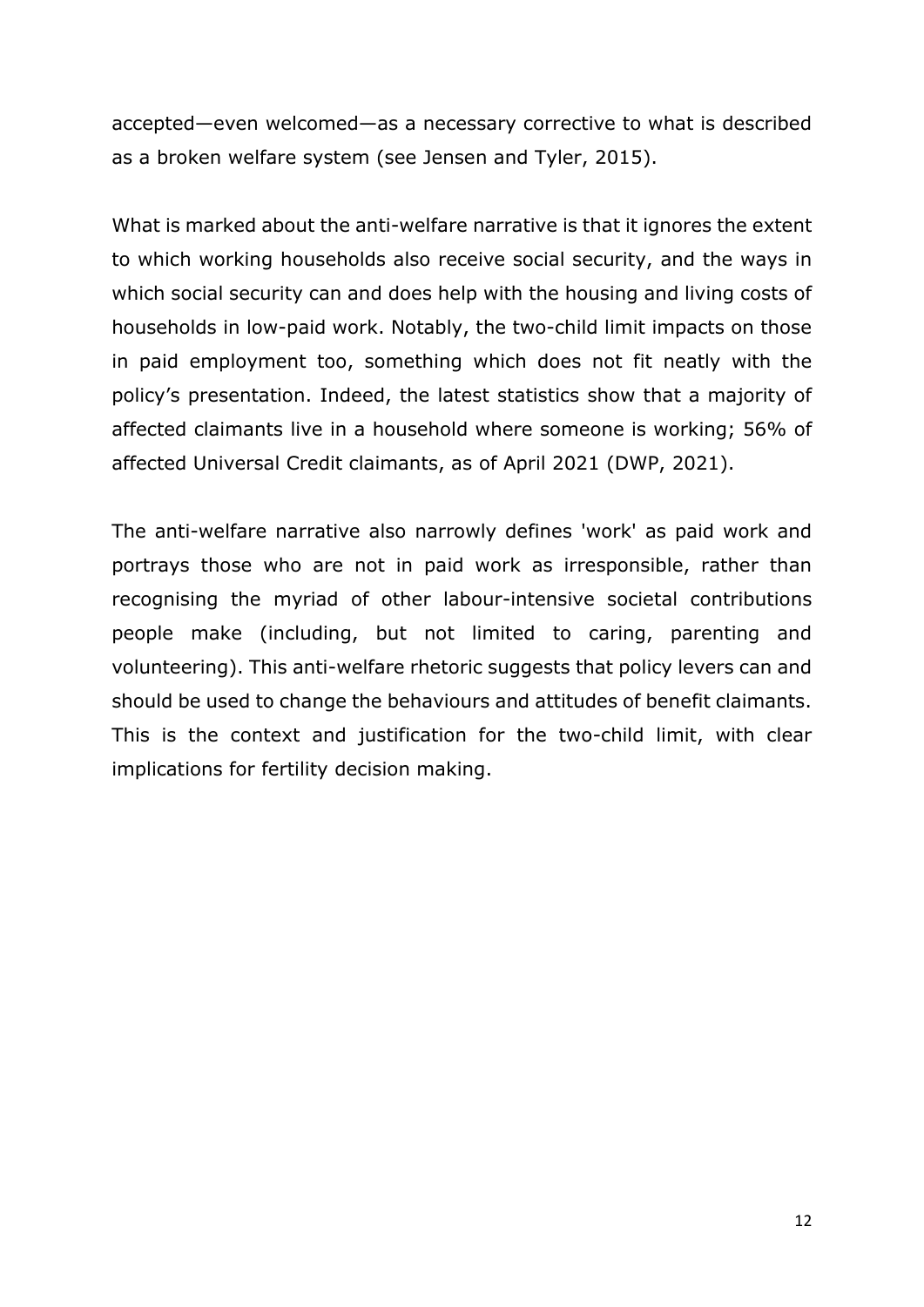## <span id="page-12-0"></span>**3. The two-child limit and the regulation of fertility**

Despite the two-child limit's underpinning logic, the Government has prevaricated about whether or not the policy is actually trying to impact upon (and limit) fertility decision making. This perhaps reflects an awareness of the highly sensitive nature of this as an arena for policymaking, with the prevarication itself a sign of uncertainty and/or nervousness about the consequences of publicly stating an intention to limit fertility among some (but not all) of the population.

In a response to the Work and Pensions Committee report into the policy, which called for it to end (Work and Pensions Committee, 2019), the Government said:

This policy does not attempt to limit the number of children people have. Claimants are able to have as many children as they choose, in the knowledge of the support available (HMG, 2020).

This is at odds with early Government statements on the policy, most notably the Department for Work and Pensions' own impact assessment which set out:

The primary purpose of the Government's welfare policies is to help people move into sustained employment, whilst ensuring the system is fair to both recipients and non-recipients. The policy which limits the child element of CTC and Universal Credit to two children means that families on benefits will have to make the same financial decisions as families supporting themselves through work. In practice people may respond to the incentives that this policy provides and may have fewer children (2015, p.6).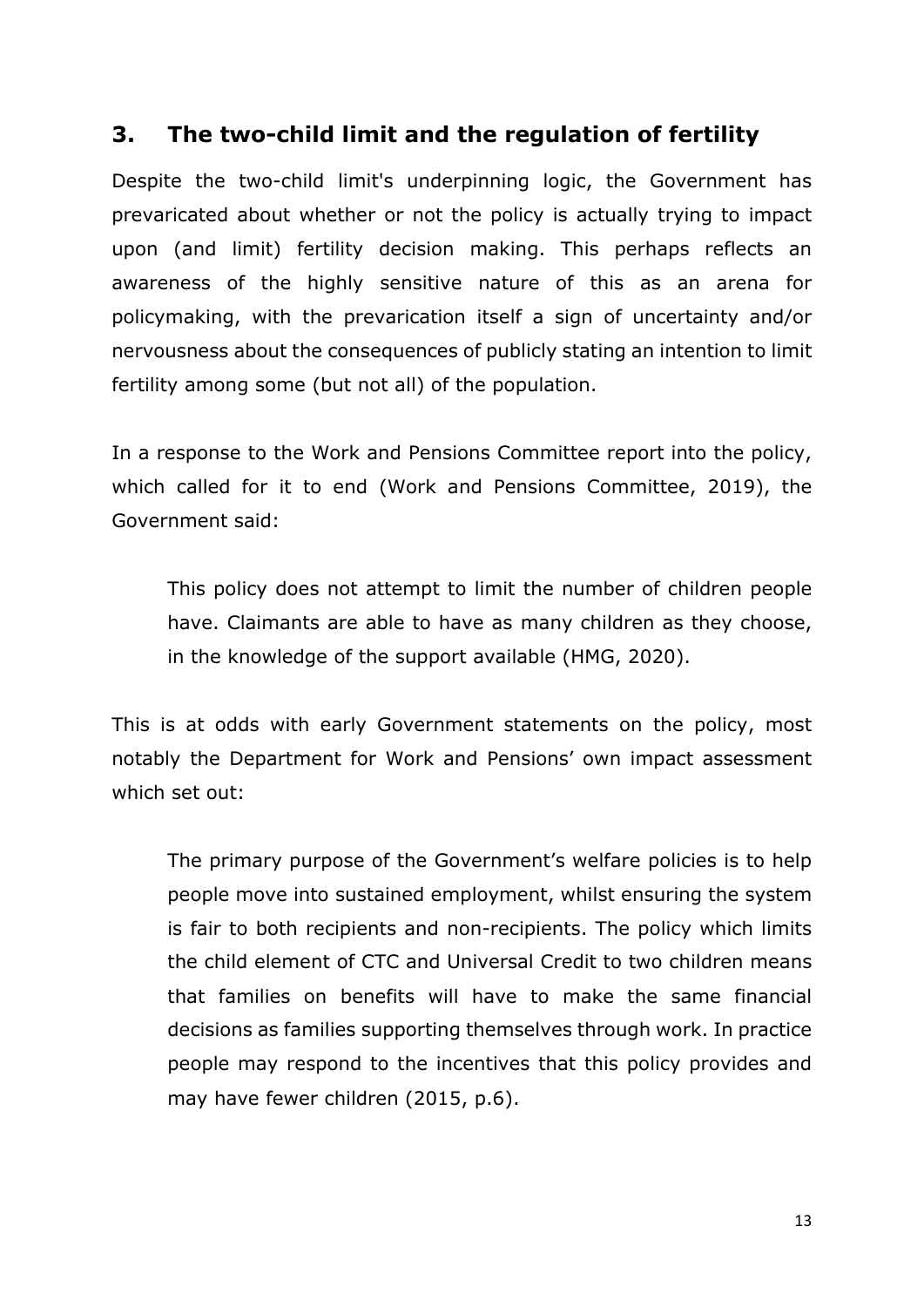Here, then, we have a much clearer statement on the scope for the policy to directly impact on fertility and related decision making. As we have seen, this is justified within the fairness rubric, and we hear repeatedly from the Department for Work and Pensions, that the policy is designed to deliver 'fairness to claimants and to the taxpayer' (2015, p.1).

What is especially significant about this intervention into fertility decision making is that there is an explicit (and here stated) focus on some but not all families. There is thus an interest in the fertility decision making of those families who seek social security support—but this interest is not extended to other parts of our population. In practice, this distinction is difficult to achieve given the dynamic nature of reliance on social security and the difficulty of predicting future income shocks, as so devastatingly demonstrated by the Covid-19 pandemic (Patrick et al., 2022). But, nonetheless, it is especially important to monitor this policy closely because there is a differential interest in the fertility decision making of families whose wider behaviours are already being problematised and judged deficient.

In the following analysis, we follow the work of Jane Millar and Fran Bennett in contrasting the policy presentation of the two-child limit with lived experiences. Millar and Bennett constructed a similar exercise with Universal Credit, concluding that some of the design features of the benefit are based on a 'virtual reality' that departs quite substantially from everyday experiences of social security and poverty (2017). In applying Millar and Bennett's framework of comparing policy design and presentation with lived realities to the two-child limit, we set out a series of policy assumptions that underpin the policy, and contrast them with findings from our qualitative longitudinal research. We identify a succession of collisions which occur where the policy assumption clashes with lived realities and show how these clashes have considerable implications for families affected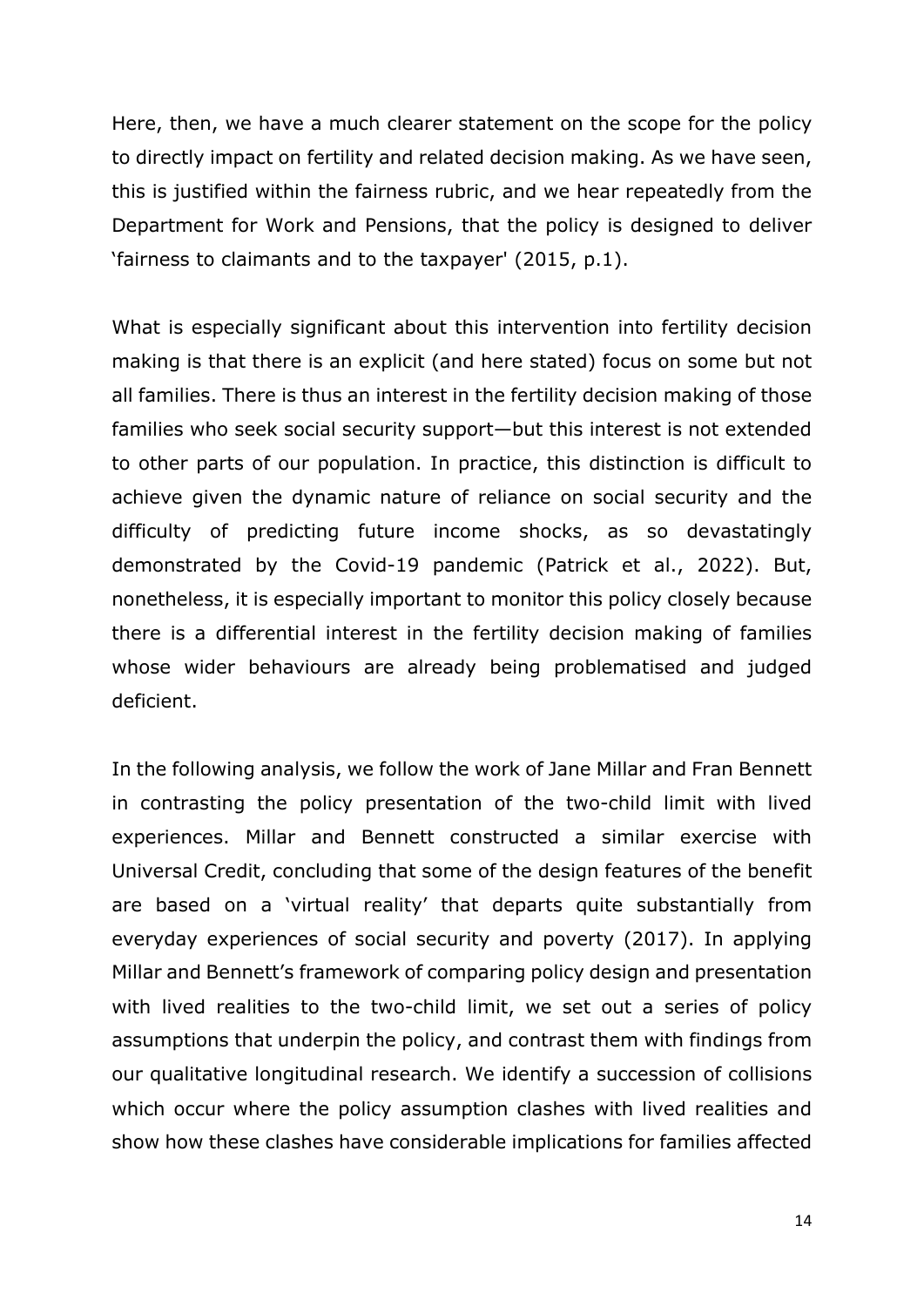by the two-child limit. But first, we briefly introduce the study on which this paper is based.

### <span id="page-14-0"></span>**4. The Larger Families study**

This paper draws on evidence generated from the *Benefit Changes and Larger Families* study, which is a major, mixed-methods research programme, funded by the Nuffield Foundation. A partnership between the universities of York, Oxford, the London School of Economics and Political Science, and Child Poverty Action Group, this research is focused on documenting and understanding the impact of the two-child limit and the benefit cap on families with three or more children. The research includes innovative, quasi-experimental quantitative analysis, descriptive statistics, and a programme of qualitative longitudinal research with 45 families who were affected by the two-child limit (and therefore did not receive the child element for one or more children in the household) or the benefit cap, or both policies.

This paper focuses on findings from the first wave of the qualitative longitudinal research, which is based in London and Yorkshire. There will be three waves of interviews with 45 primary caregivers affected by these two policies. The first wave of interviews was conducted in 2021. Due to the pandemic and social distancing requirements, most of the first wave of interviews were conducted remotely, although we also conducted two faceto-face interviews when the requirements had eased. We worked with local authorities to recruit affected families, and also drew on networks with gatekeeper organisations. The interviews were semi-structured, with a focus on providing space for parents to set out their experiences of the policies in detail.

A table setting out key features of the participants affected by the two-child limit in our sample is included below. It is important to note that 20 participants were affected by the two-child limit, 14 were affected by both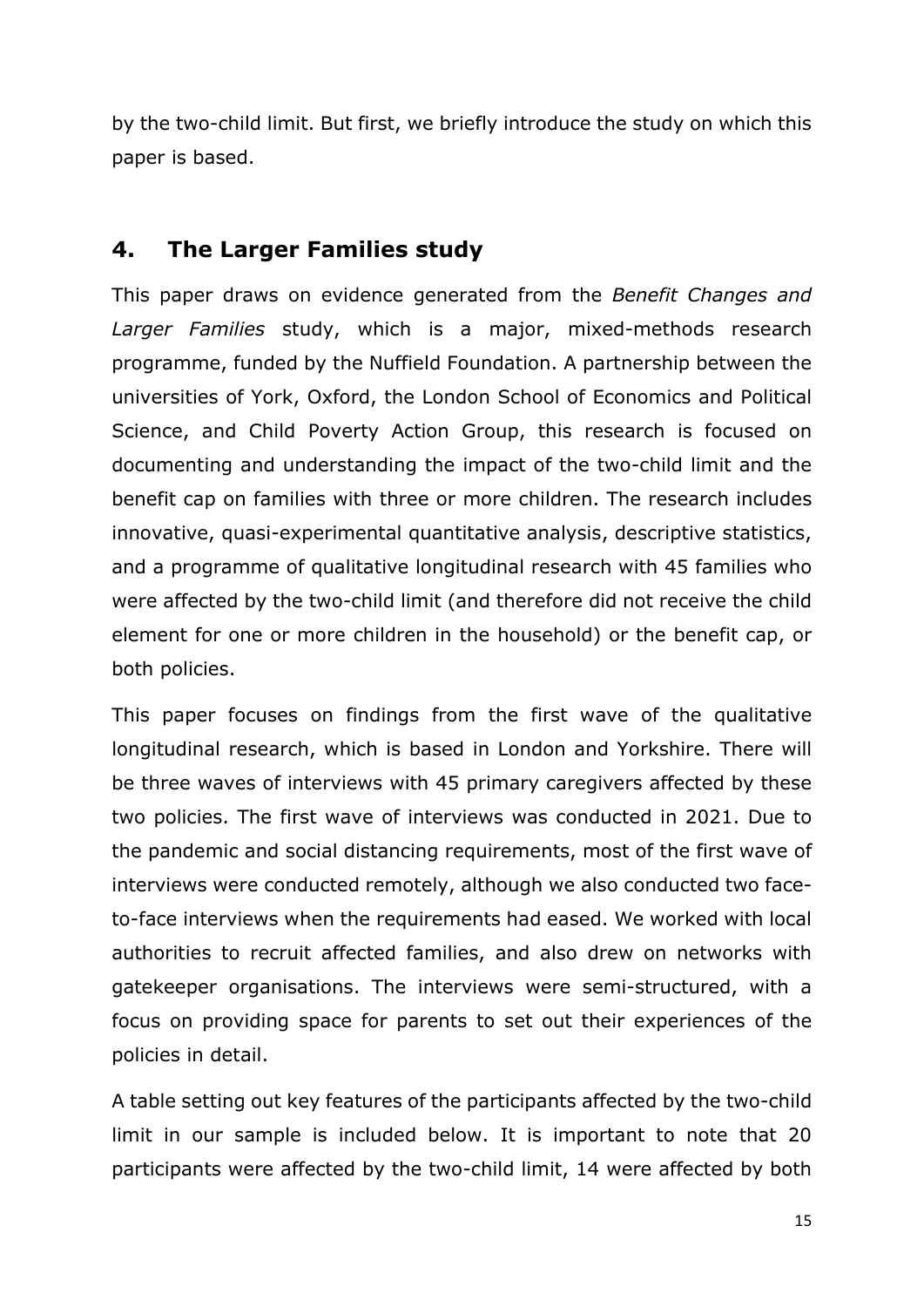policies and a further 11 families were affected by the benefit cap alone. In the following, we draw on the evidence from those who were affected by the two-child limit, whether alone or in tandem with the benefit cap ( $n =$ 34). All of the families affected by the two-child limit had been subject to the policy for at least one year. The interviews for the first wave included exploration of the participants' benefit claims, their histories with the policies from when they were first affected, the financial and health impacts of the policies and the participants' views of them. We will conduct additional longitudinal analysis of the fertility effects once the second and third waves have been completed. However, given the urgency of evidencing the impact this policy is having, we are sharing early insights from the first wave of interviews.

The research is underpinned by an ethics of reciprocity and of care, and we received formal ethical approval from the University of York. All interviews were recorded and then transcribed before being analysed thematically using NVivo. We adopted an abductive research strategy, with some themes emerging from the data, and others from the research questions and substantive areas of interest. All interviews have been anonymised, and in the following excerpts aliases are used (with a mixture of aliases chosen by participants, and ones allocated by research team where participants had no preference).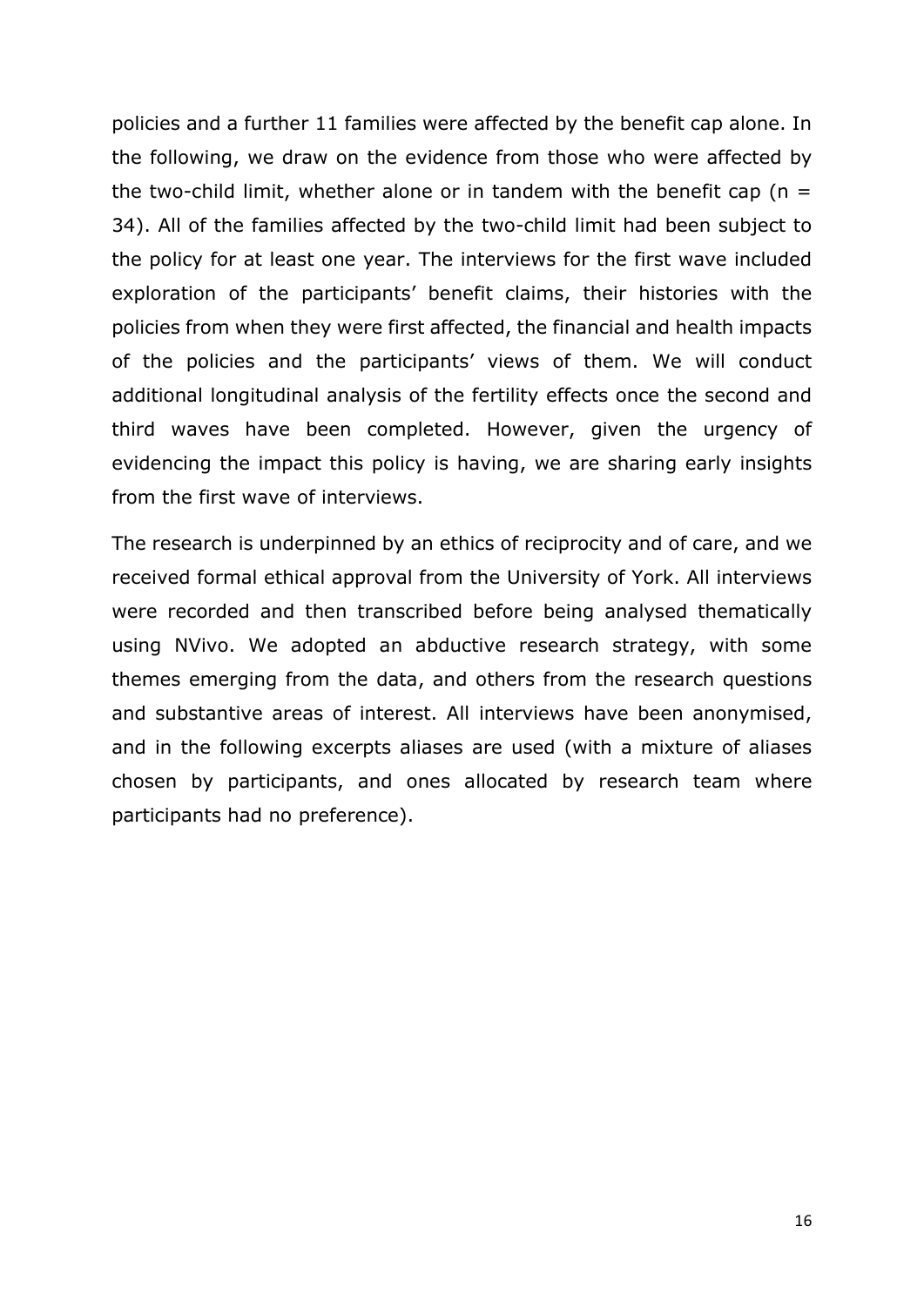| Characteristic                   | Number of participants |
|----------------------------------|------------------------|
| Number of children               |                        |
| 3                                | 16                     |
| 4                                | 7                      |
| 5                                | 7                      |
| 6                                | 1                      |
| 7                                | 1                      |
| 8                                | $\overline{2}$         |
|                                  |                        |
| Age of youngest child in years   |                        |
| 0                                | 3                      |
| 1                                | 9                      |
| $\overline{2}$                   | 13                     |
| 3                                | $\overline{7}$         |
| 4                                | $\overline{2}$         |
| Gender                           |                        |
| Female                           | 31                     |
| Male                             | 3                      |
| Relationship status              |                        |
| Single                           | 20                     |
| Partnered                        | 14                     |
| Location                         |                        |
| London                           | 13                     |
| Yorkshire                        | 21                     |
| Ethnicity                        |                        |
| <b>Black African</b>             | 7                      |
| <b>Black Caribbean</b>           | 1                      |
| Pakistani                        | 7                      |
| Bangladeshi                      | 5                      |
| <b>Black Caribbean and White</b> | 1                      |
| White                            | 13                     |
|                                  |                        |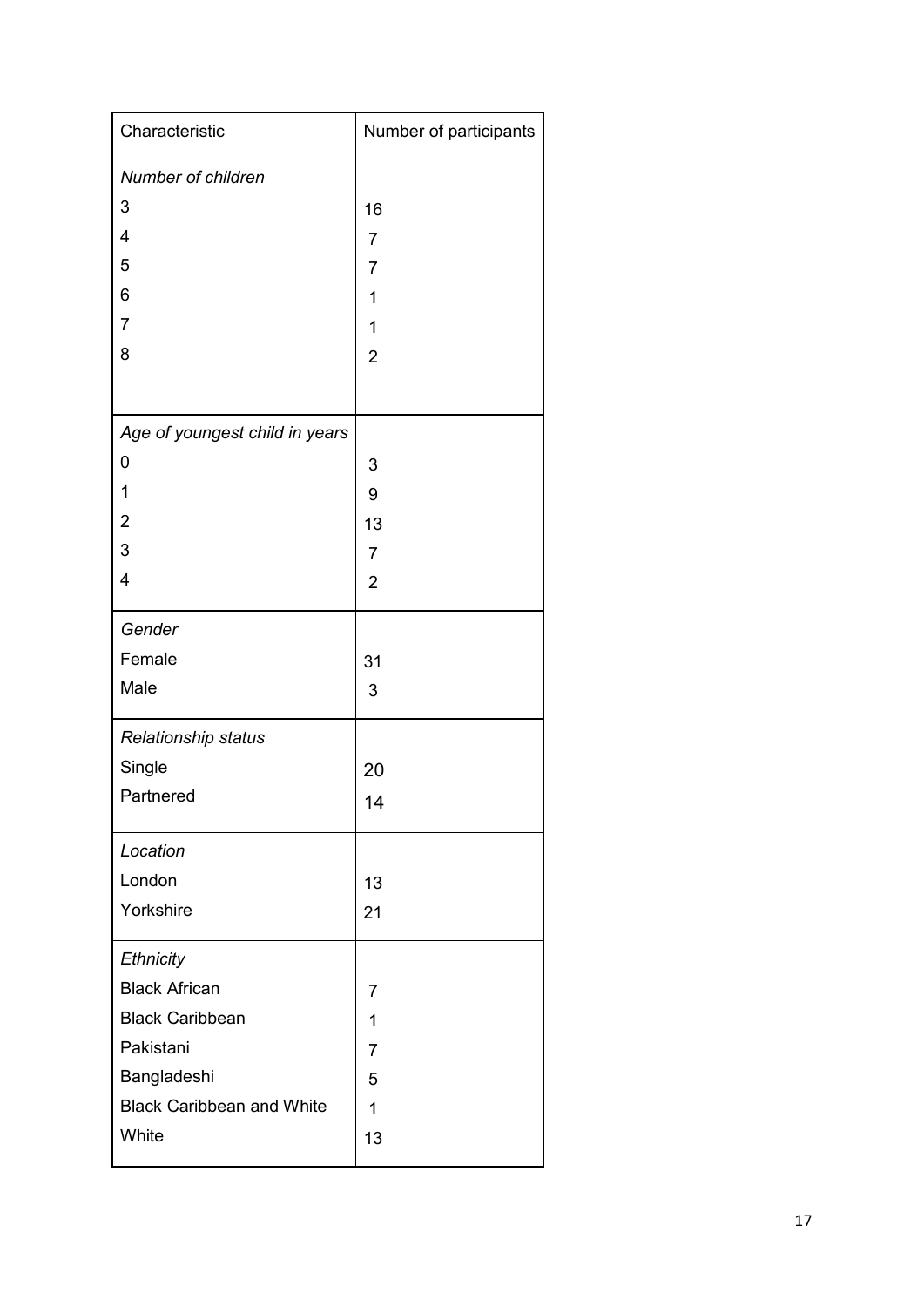## <span id="page-17-0"></span>**5. Findings: Where everyday experiences and policy presentation depart**

Through exploring parents' experiences and views of the two-child limit, we obtained insight into the realities of their fertility decision making and the extent to which the policy had influenced this. To compare government rhetoric with lived realities, we first identified the assumptions in the government narratives (as set out in speeches, policy statements and impact assessments). We then compared our generated data (from first wave interviews with 34 participants) with each of these assumptions, creating a matrix that facilitated this analytical task. We examined the data from participants concerning each assumption in turn, and in doing so were able to directly observe the extent of the match between the government's rhetoric and the participants' everyday realities. We now present the results of this comparison between the five assumptions from the government literature and the relevant findings from our in-depth interviews with people affected by the two-child limit.

Assumption one: People are aware of the two-child limit and so can factor it into their decision making

A first, foundational assumption underpinning the two-child limit is that people are aware of the two-child limit at the point of conception, and so are aware of the impact it will have on their future finances. This is evident in the government's explanation of the policy: 'Entitlement will remain at the level for two children for households who make the choice to have more children, in the knowledge of the policy' (DWP, 2015, p.3). However, approximately half of the *Benefit Changes and Larger Families* participants that were affected by the two-child limit were not aware of the policy when the affected child was conceived. The knowledge of the policy was often acquired later in the pregnancy or at birth, and came as a shock:

I was just so shocked; I suppose at the time I didn't really question anything because I was so surprised by what they'd said, and then I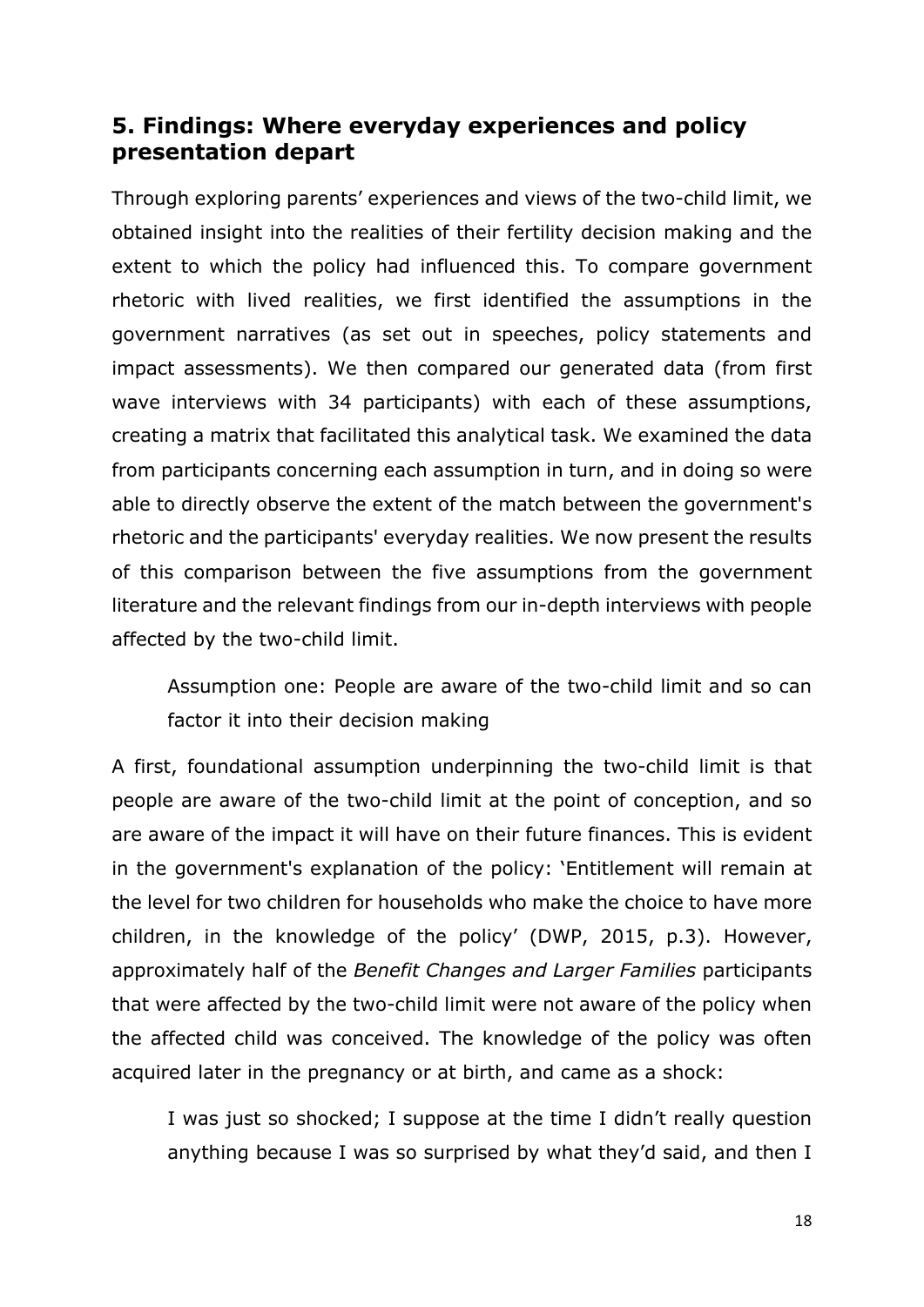went away and looked into it online and realised that actually what they'd said to me on the phone was right.

*Laura, single mother, three children, London*

When I rang up to like update that I'd had a baby, I rang up child benefit and they said I could apply for it and then I rang up tax credits and obviously they said like, no, kinda thing, so like, yeah. Not a lot I could do.

*Melissa, single mother, four children, Yorkshire*

For some participants, knowledge of the policy at the point of conception would have been extremely unlikely or impossible. For example, one participant was living abroad when she had the affected child and therefore only found out about it after she arrived in the UK for the first time when her child was eleven months old. Another participant, who was not claiming benefits when her third child was conceived, explained:

While I was pregnant with them I wasn't on any benefits, I didn't even know anything about benefit then…my third child, he was around two years old when I was going on benefits. So that's when I realise there is two-child limit, you know, but I didn't know about it cos I wasn't on benefits, so I didn't know about it before then.

*Ifemelu, single mother, three children, London*

A survey carried out by the Child Poverty Action Group and the Church of England also found that only around half of the respondents were aware of the two-child limit when they had their youngest child (Sefton, Monk-Winstanley and Howes, 2020). The widespread lack of knowledge about the policy renders parents unable to factor in the lack of child element for the third or subsequent child on occasions when decisions about having more children are made. This lack of information may change over time as the reach and impact of the policy grows. However, there is wider lack of knowledge around the social security system, given its complexity, and so this is likely to remain a persistent issue (Card, 2000).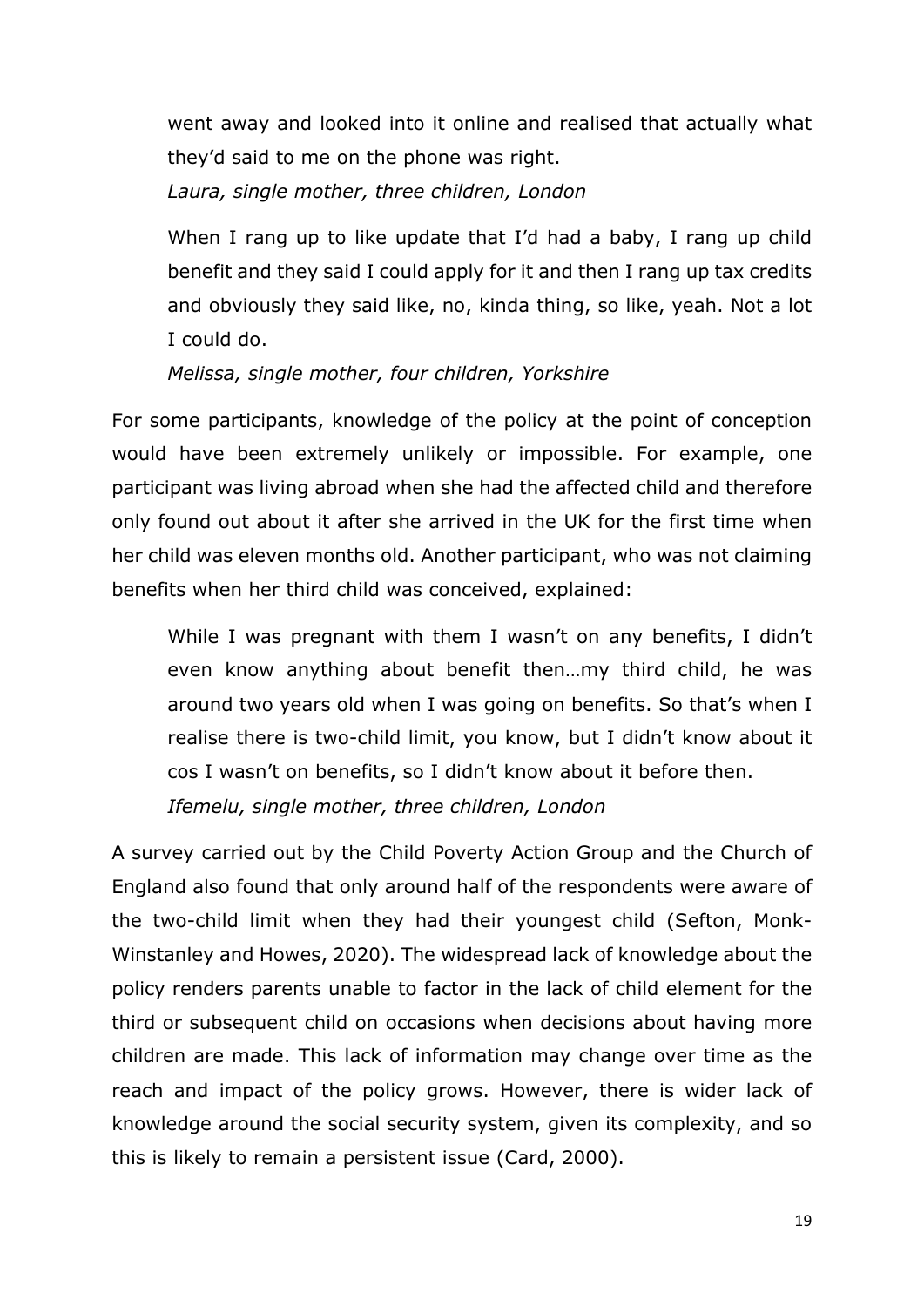Assumption two: People can predict the likelihood of needing social security support in the future

A second assumption underpinning the two-child limit is that people can predict whether or not they will need to claim social security support in the future—and that they should plan their families on that basis. A report on the two-child limit by the Work and Pensions Committee objected to the main justification for the two-child limit on the basis that people who decided to have a third or subsequent child whilst in paid work could easily need to claim social security support in the future (Work and Pensions Committee, 2019). The Committee argued that the two-child limit only allowed the very wealthy to decide whether to have more than two children. In its response to the Committee, the government stated:

Families who were not previously claiming benefits have made decisions about the affordability of life choices in the knowledge that their financial (and other) circumstances could change over time (HMG, 2020, u.p.).

However, when we asked about conception it was their current – rather than future - situations that were most important in our sample. And for some, circumstances can change very unexpectedly. A key example of this is relationship breakdown. Several participants explained that when the child affected by the two-child limit was conceived, they were in a relationship and their partner was in paid work. Jessica knew she could be affected by the two-child limit when her fourth child was conceived, but was not concerned due to her relationship and financial status:

It didn't concern me because obviously I was in a financially stable place; also it was my husband's first child as well so we were quite happy to not have to even take that into consideration really, we wanted the child and we was fairly stable. So it didn't really affect us much at that point.

*Jessica, single mother, four children, Yorkshire*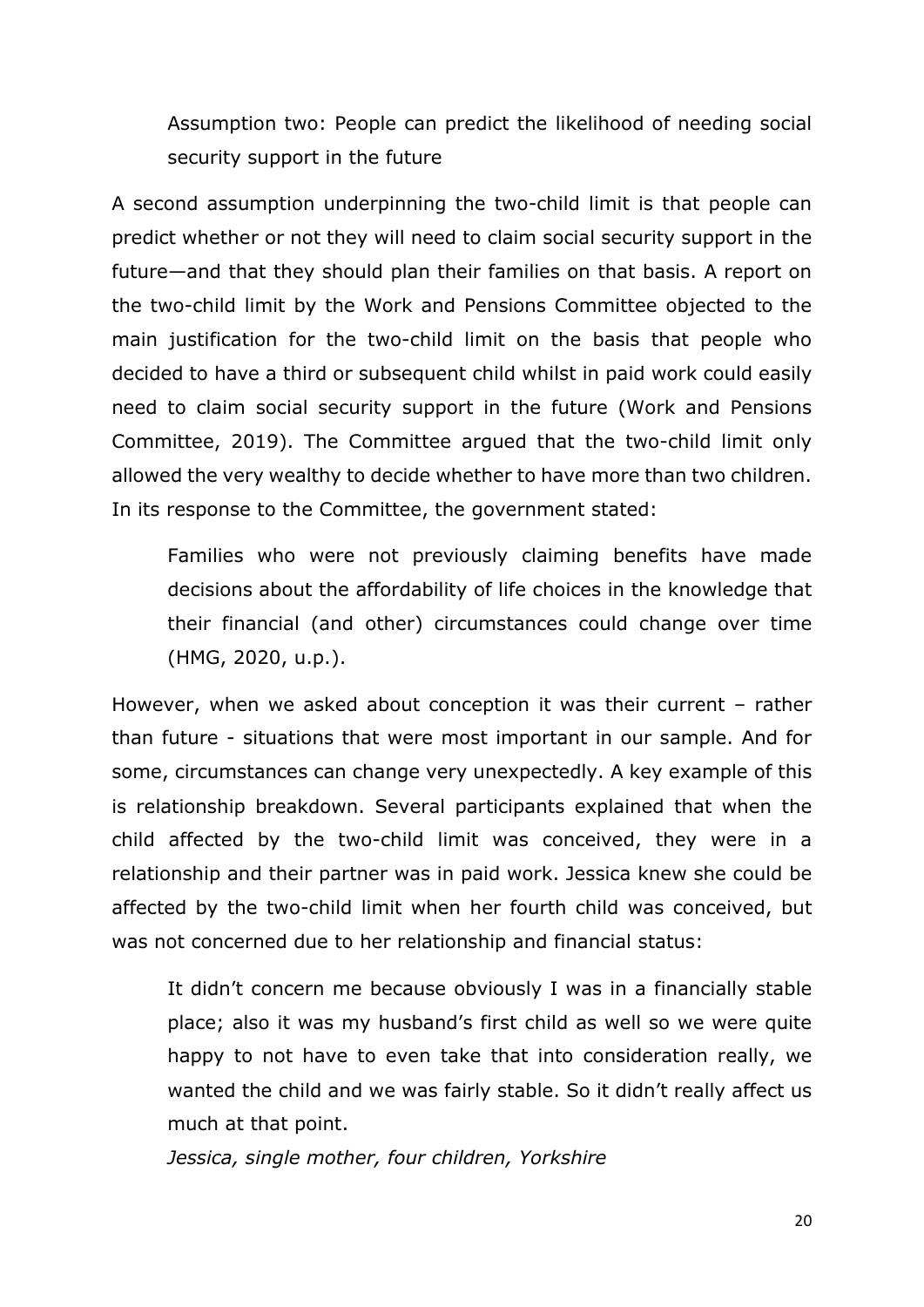The Covid-19 pandemic dramatically highlighted how circumstances can change suddenly and unexpectedly. One participant who was in paid work prior to the pandemic was also aware of the two-child limit when her third child was conceived:

Yes I was aware but you know that you're still okay, you know, you're working, you're not actually dependent on them. So you thought you will be fine, until the pandemic changes everything. *Meryem, single mother, three children, London*

Before the pandemic, Meryem was working for an agency and was only receiving minimal financial support through tax credits. However, during the pandemic, she did not get any paid work through the agency and she did not qualify to be furloughed. As a result, she had to rely on social security support for the majority of her income.

Research conducted by the Church of England and the Child Poverty Action Group has similarly found that many parents have experienced a significant change in circumstances, including as a result of the Covid-19 pandemic, since conceiving their youngest child. As a result of these changes in circumstances, they were newly subject to the two-child limit and therefore were not receiving adequate financial support (Sefton, Monk-Winstanley and Howes, 2020). These findings show that people make decisions about whether or not to have more children based on their current circumstances and that they do not—and at times cannot—predict future circumstances that will lead to their being impacted by the two-child limit.

Assumption three: People make fertility choices based on what they think they can afford

A third key assumption underpinning the two-child limit is that people make choices about whether or not to have children based upon what they can afford. The impact assessment for the two-child limit explains that the policy: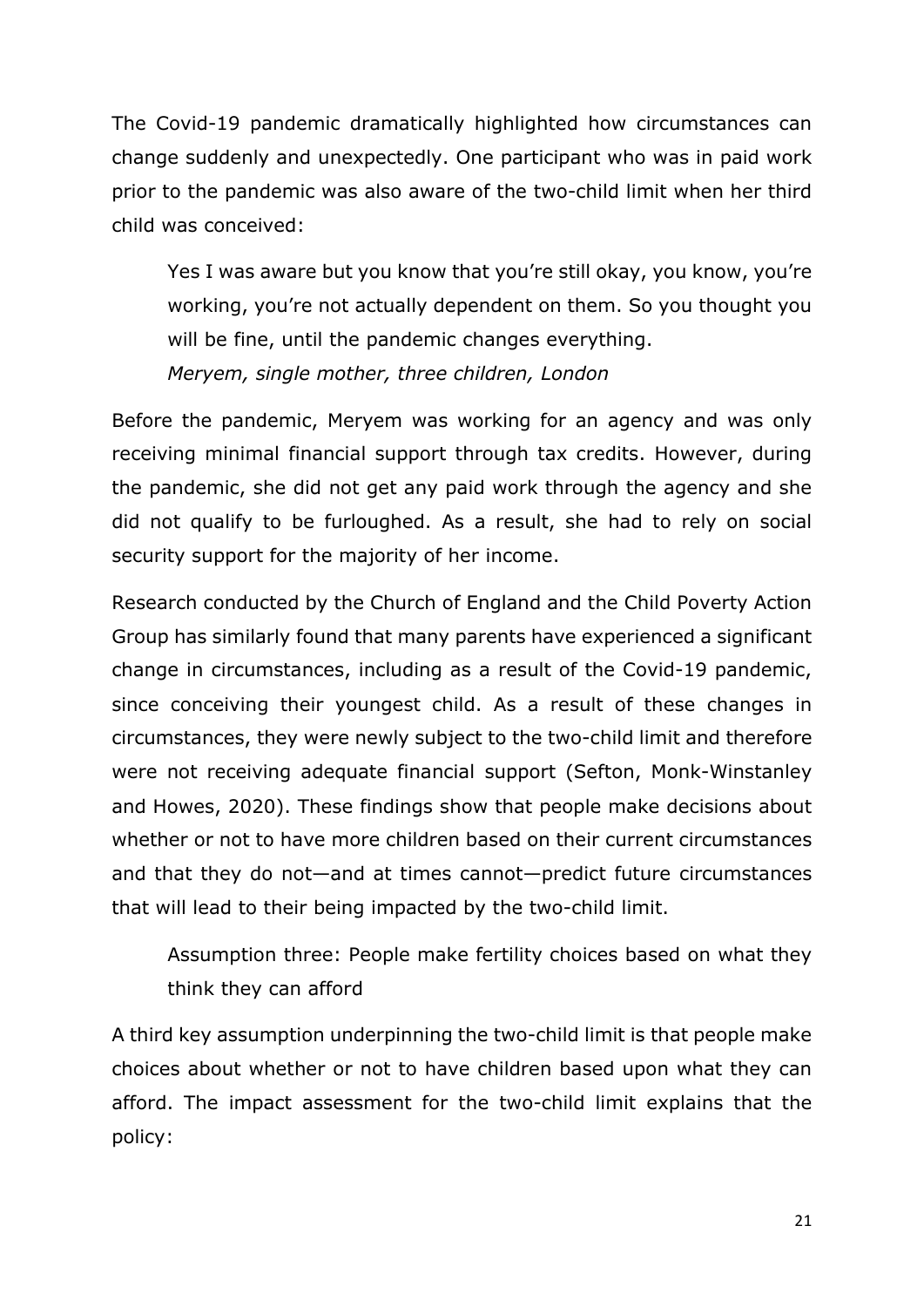will ensure that the benefits system is fair to those who pay for it, as well as those who benefit from it, ensuring those on benefits face the same financial choices around the number of children they can afford as those supporting themselves through work (DWP, 2015, p.1).

While financial considerations were a factor for some of the participants, others explained that even though they knew they would be impacted by the two-child limit, they still chose to conceive a further child. When asked if the two-child limit had impacted their decision making about having the affected children, two participants replied:

Not really, no. I always wanted a little boy so I thought just try one more time and I finally got my little boy. *Kelly, single mother, three children, London*

I don't just have kids to get benefits and stuff like that, I have kids because I love 'em.

*Sara, single mother, four children, Yorkshire*

For these participants, the negative effects the two-child limit would have on their financial circumstances were not the ultimate consideration in their fertility decision making. These participants had differing values to those assumed by the government and prioritised their reproductive aspirations and familial relationships over the potential financial repercussions of the two-child limit. Several of the participants interviewed for the study had more than one child that was affected by the two-child limit. One of these participants explained that he and his wife approached decision making about having children on a very different basis to that assumed by the government:

To be honest, for us we not looking for that two more in the same way; we believe that, that in our community or in our background home we don't think about that, because, you know, we are Muslim. *Hammad, coupled father, four children, Yorkshire*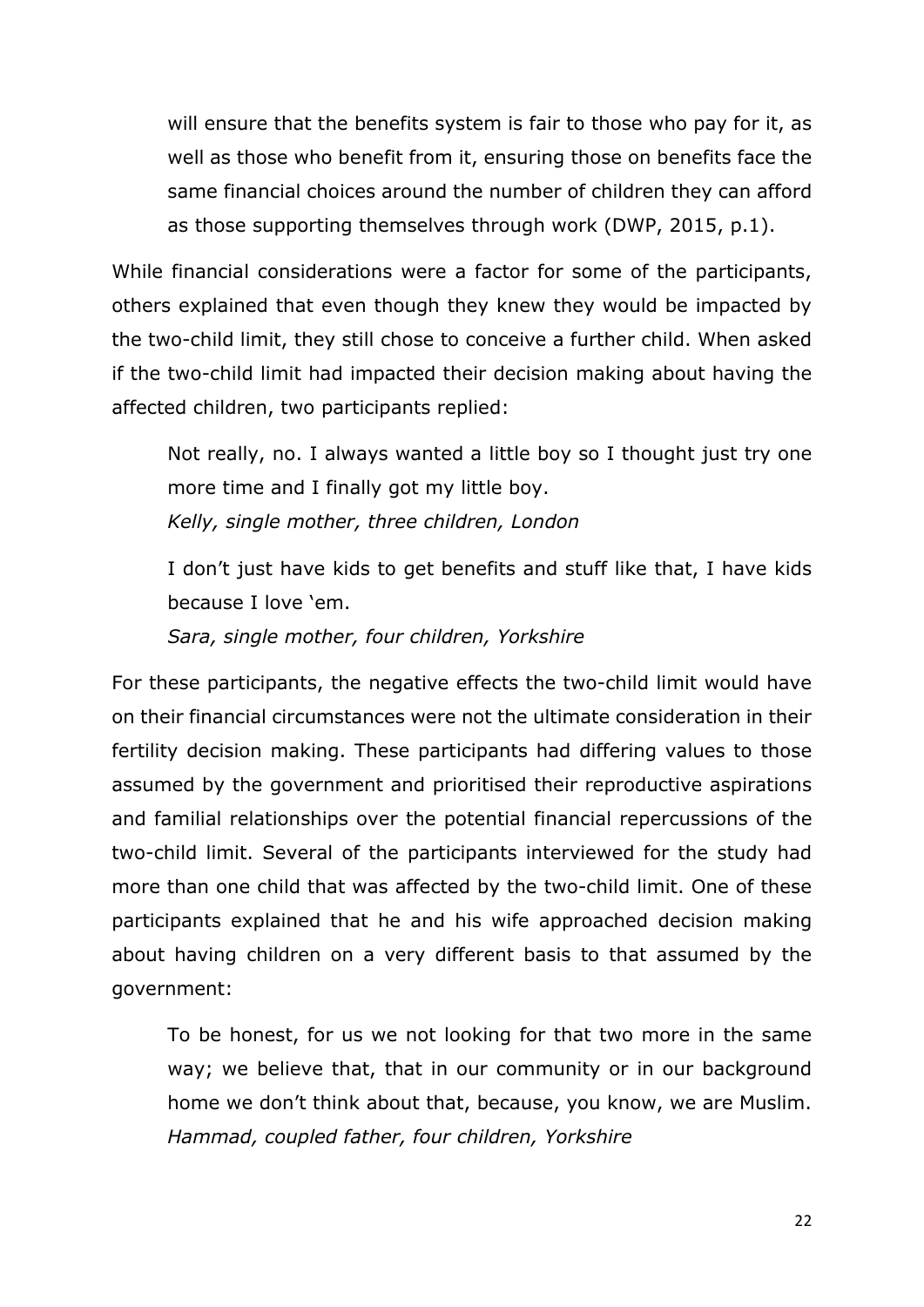This family was already experiencing financial constraints as a result of the two-child limit but decided to conceive a further child as religious belief took precedence over questions of what they could 'afford'. These findings show that contrary to government rhetoric, people do not make decisions about whether or not to have children on purely economic grounds. This government assumption fails to recognise the affective and relational aspects of decision making (cf. Wright, 2012), as well as the importance of religious belief to conception decisions (cf. Sefton, Tucker and McCartney, 2019).

#### Assumption four: Conceptions are chosen

A fourth assumption underlying the two-child limit is that all conceptions are the result of an active choice to have a child. For example, the impact assessment for the two-child limit explains that the main people groups affected by the policy will be those 'in receipt of tax credits or Universal Credit who choose to have a third or subsequent child after April 2017 [emphasis added]' (DWP, 2015, p.2). Contrary to this assumption, our findings show that on many occasions, the child affected by the policy was not conceived as a result of a choice to have more children. For some participants, there were contraception failures and unplanned pregnancies:

I was not planning to have my last two child, it did happen, you cannot tell me I did not take my; how do you say it? Precautions like. I did take, as a parent what can I do, two contraception? I did but it didn't work, still I fall pregnant. I had the coil I fell pregnant and I had the implant I fell pregnant. So it's not something that I did it on purpose, you know what I mean?

*Khadra, coupled mother, six children, London*

It [the pregnancy] did come out of the blue sort of thing but yes, it was; how should I put it? A bit of a shock. Yes, it did come out of the blue and I was worried that I wouldn't be entitled to any child tax; so that was a bit of a concern.

*Asma, coupled mother, five children, Yorkshire*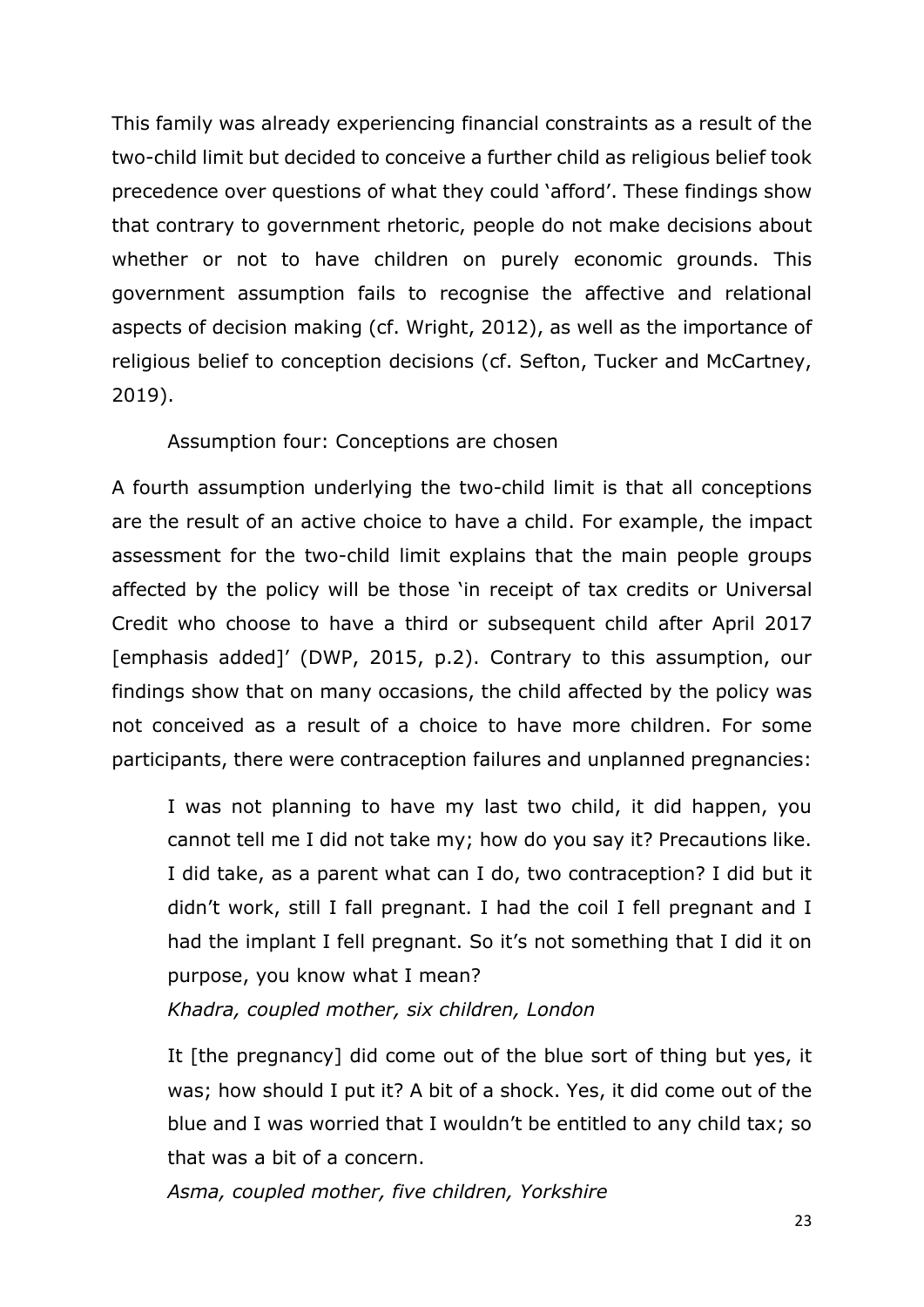Additionally, several of the participants explained that the affected child had been conceived as a result of non-consensual conception or in the context of an abusive relationship. As Kalima explained:

Obviously me being pregnant it weren't something I wanted, you know, the situation with me and him, it had to go to Court cos there was some, there was abuse in the relationship.

*Kalima, single mother, five children, London*

While under the legislation for the two-child limit there are exemptions for children born as a result of non-consensual conception or conceived in the context of an abusive relationship, these participants were not receiving these exemptions. For one participant, this was partially because of the verification process claimants need to undergo to obtain this exemption:

Well they've told me I could get money but I have to go into a lot of past detailing I don't want to go into so I chose to opt out of that, and also it would be on the system that I've applied for this money so if my kid was to look back she would see it, so even though it would make me better off, I don't know, I just I can't explain, like I just, I couldn't.

*Amanda, single mother, four children, Yorkshire*

This finding furthers objections that have been raised to this exemption on the grounds it requires women to disclose and re-live rape or abuse (Sefton, Tucker and McCartney, 2019; Engender, 2017; Machin, 2017). On April 2021, 1330 claimants were in receipt of a non-consensual conception exemption. All of these claimants will have had to go through the verification process, thereby adding to their trauma by making them disclose their rape or abuse at a time and in a context that they did not choose (Engender, 2017).

As demonstrated above, multiple scenarios result in pregnancies that people do not choose. As Machin explains, such scenarios 'severely undermine the simplistic, binary notion of us making 'appropriate' or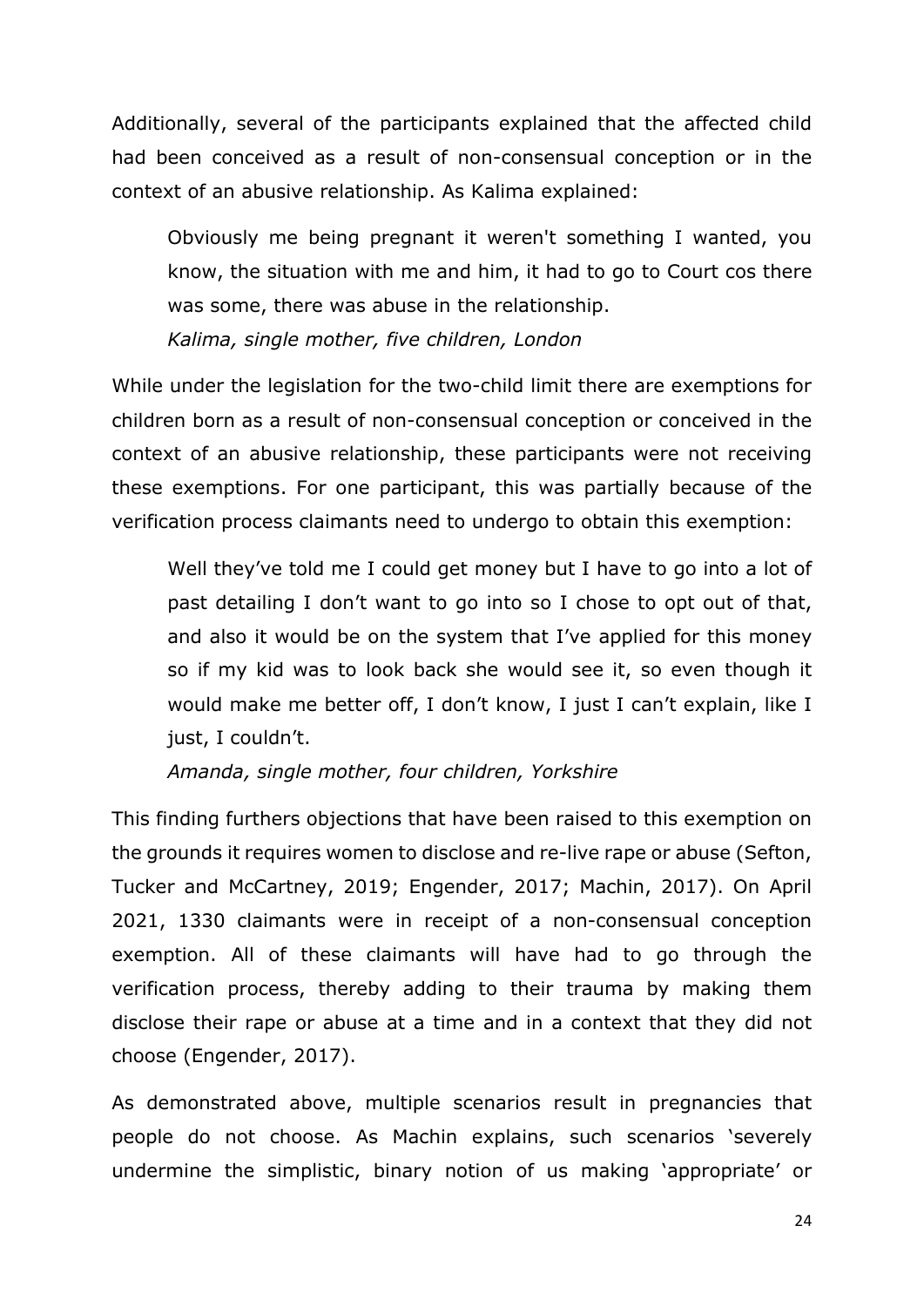'inappropriate' choices' (2017, p.405). Therefore, despite the fact that many pregnancies are not planned, this policy continues to penalise families on the basis they 'chose' to have more than two children.

Assumption five: The two-child limit will improve children's life chances

A fifth - and particularly problematic - assumption underlying the two-child limit is that the policy will be beneficial to children. The government argues that 'the proposed changes enhance the life chances of children as they ensure that households make choices based on their circumstances rather than on taxpayer subsidies. This will increase financial resilience and support improved life chances for children in the longer term' (DWP, 2015, p.7). The government also claims that 'Encouraging parents to reflect carefully on their readiness to support an additional child could have a positive effect on overall family stability' (DWP, 2015, p.1). However, findings from the *Benefit Changes and Larger Families* project demonstrate that there is a stark disconnect between this assumption and the lived realities of people subject to the policy. Given that the above assumptions regarding fertility making decisions are not realised in the lives of many claimants subject to the two-child limit, a significant number of families do conceive a third or subsequent child and therefore do not receive a child element for one or more of their children. This causes considerable harm as shown in the below comments from two participants affected by the policy:

[Daughter] was in size four shoes and she had her feet measured the other day and she's a six, so for the last two months she's been wearing shoes that are two sizes too small, but I couldn't do anything about it...it's not even Clarks shoes she's getting, it's ASDA's, you know, cheap and cheerful.

#### *Rachel, coupled mother, eight children, Yorkshire*

All of 'em get affected really because like if I want to go anywhere like I've got to like save some money, because it's not cheap taking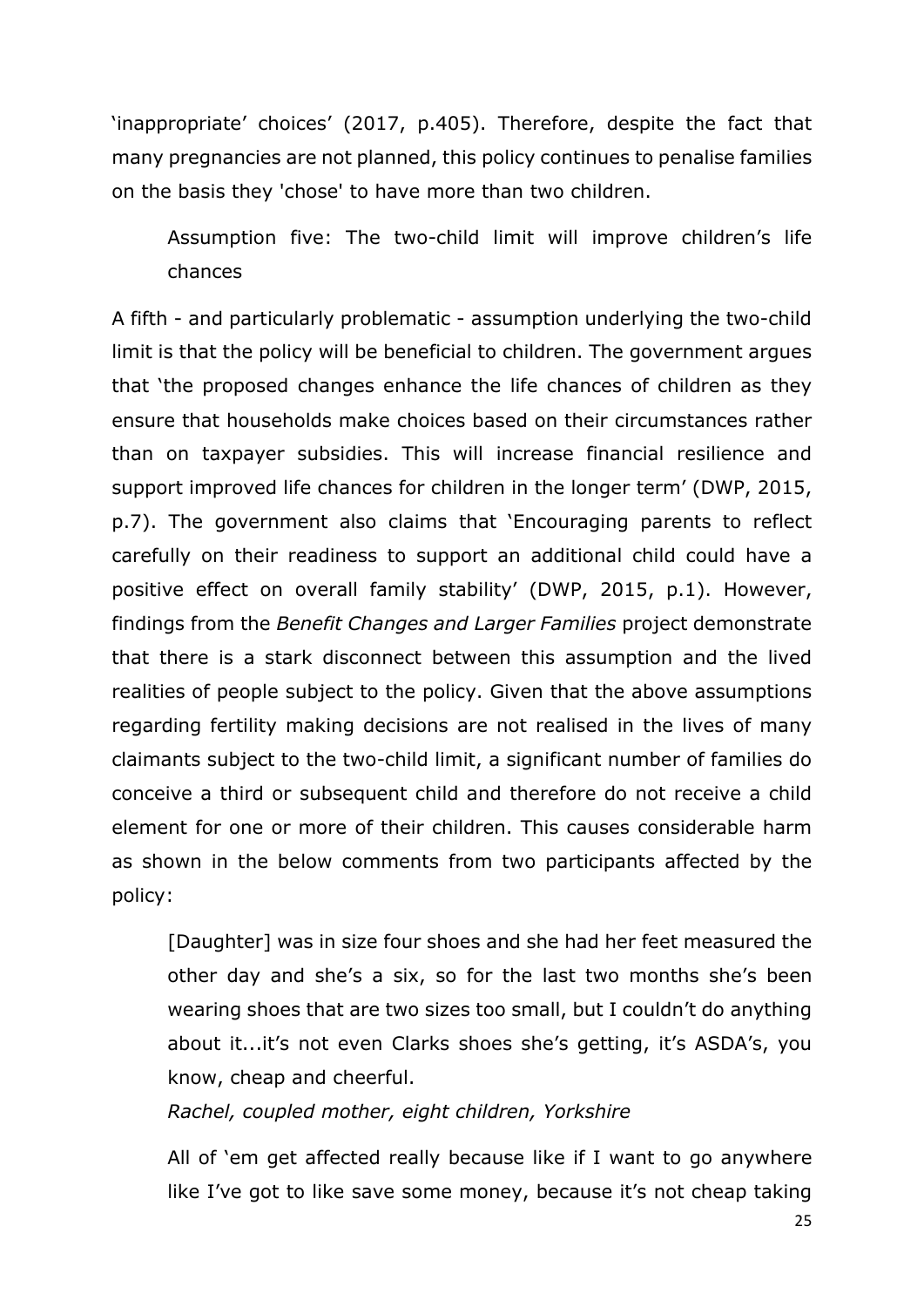'em out, and like I can't just go on a day out like when I used to have two kids like I could just go on a day out like, cos I'd have the money there...when I want to go on the day out I've got to save from like my last benefit money as well as the one coming, cos it's really expensive to take four of 'em out. So we don't really go on days out no more; and especially when it comes to summer and winter and I've got to buy all new clothes it's really hard.

*Stephanie, single mother, four children, Yorkshire*

As the above quote shows, the harm is experienced not only by the child subject to the two-child limit but by all of the children in the affected family. The Resolution Foundation predicts that in the coming years, relative poverty will particularly increase for households with more than two children and that by 2026-27, most children living in larger families may be living in relative poverty (Corlett and Try, 2022). The think-tank attributes this in part to the ongoing impact of the two-child limit.

The policy also causes harm by negatively affecting parents' mental health, primarily through causing parents stress due to inadequate benefit payments. These negative effects on parental mental health in turn impact children:

I think the biggest impact that it has on them [her children] is just my stress levels and my worries about money affects, I don't want to say it negatively affects my ability to parent them cos it doesn't, I'm a loving parent and I'm always there for them, but especially my oldest, he picks up on the fact that there's money worries and that I'm struggling and that I'm worried about finances.

*Laura, single mother, three children, London*

Additionally, findings from the qualitative research show that contrary to government claims, the policy can negatively affect family stability. Participants reported increased tensions within the household due to the strain the lack of money put on relationships. One participant who did not get the child element for her fifth child and then became pregnant with her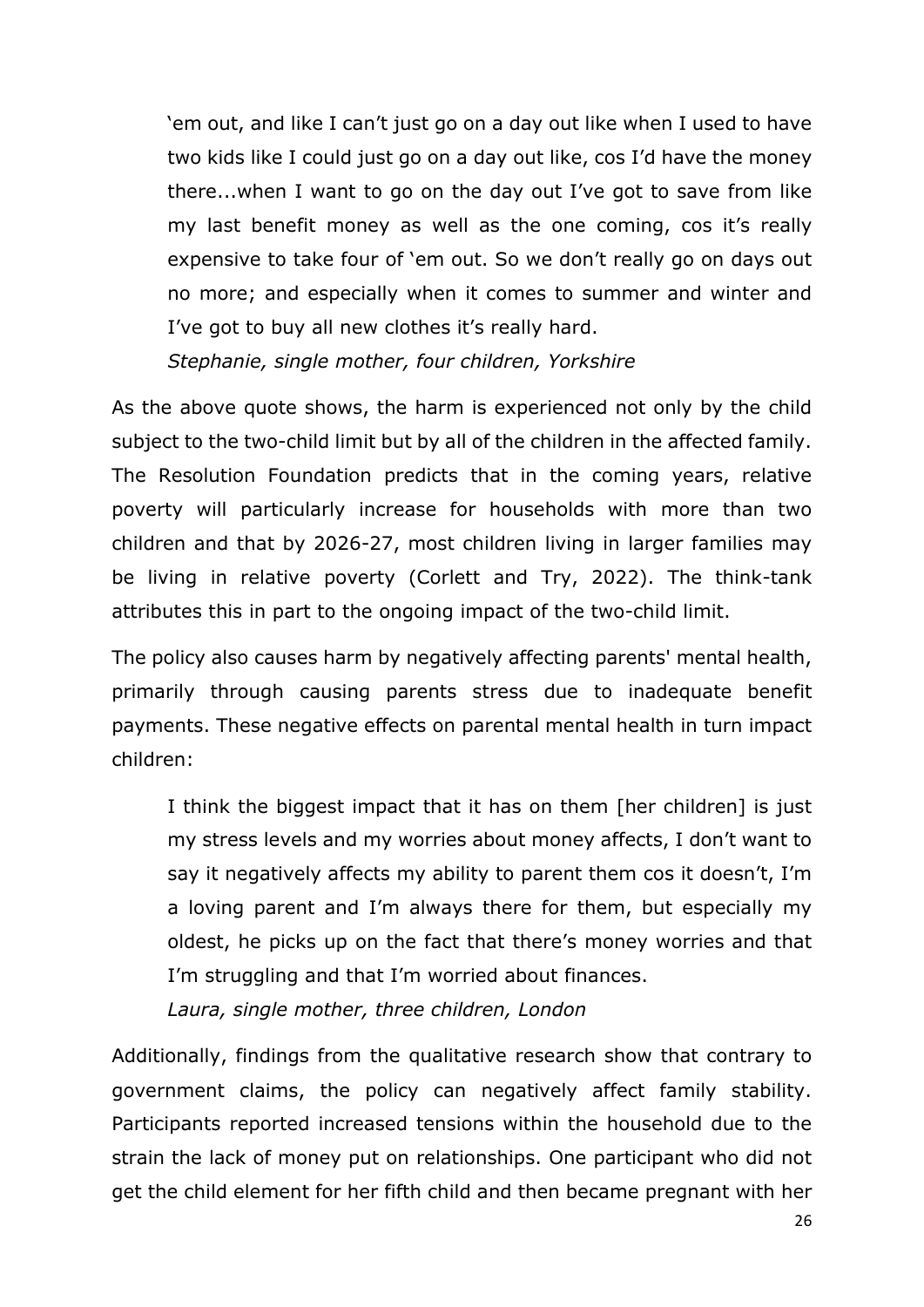sixth, explained that the two-child limit contributed to the breakdown of her marriage, alongside negative impacts of Covid-19:

I think our breakup was to do with financial...at that time the restaurant was being shut down, the cafe is, is being shut down, he was out of work, I wasn't working, so yeah, that created, because of the financial he was like "We already like get paid to have four kids and then we have to support this one, the fifth one and then now the sixth one." And because we were having lots of argument…

*Khadra, single mother, six children, London*

Overall, the findings give insight into why the two-child limit does not reduce fertility in families in (or at risk of) poverty. Contrary to government assumptions, among the parents we interviewed, the policy did not influence decision making around having further children. In part, this was because families could not predict the unforeseen circumstances that led to them being considerably impacted by the two-child limit, and non-financial considerations play a role in fertility decision making. There was also low awareness of the policy. Additionally, there was a high prevalence of unplanned pregnancies and so for many families, the third or subsequent child was not conceived out of choice. This mismatch between the government's presentation of the two-child limit and the participants' experiences is highly problematic. As the policy is based on a poor understanding of people's lives and decisions, it does not result in fewer births. The existence of the two-child limit, does however, result in multiple severe negative impacts which harm parents and their children.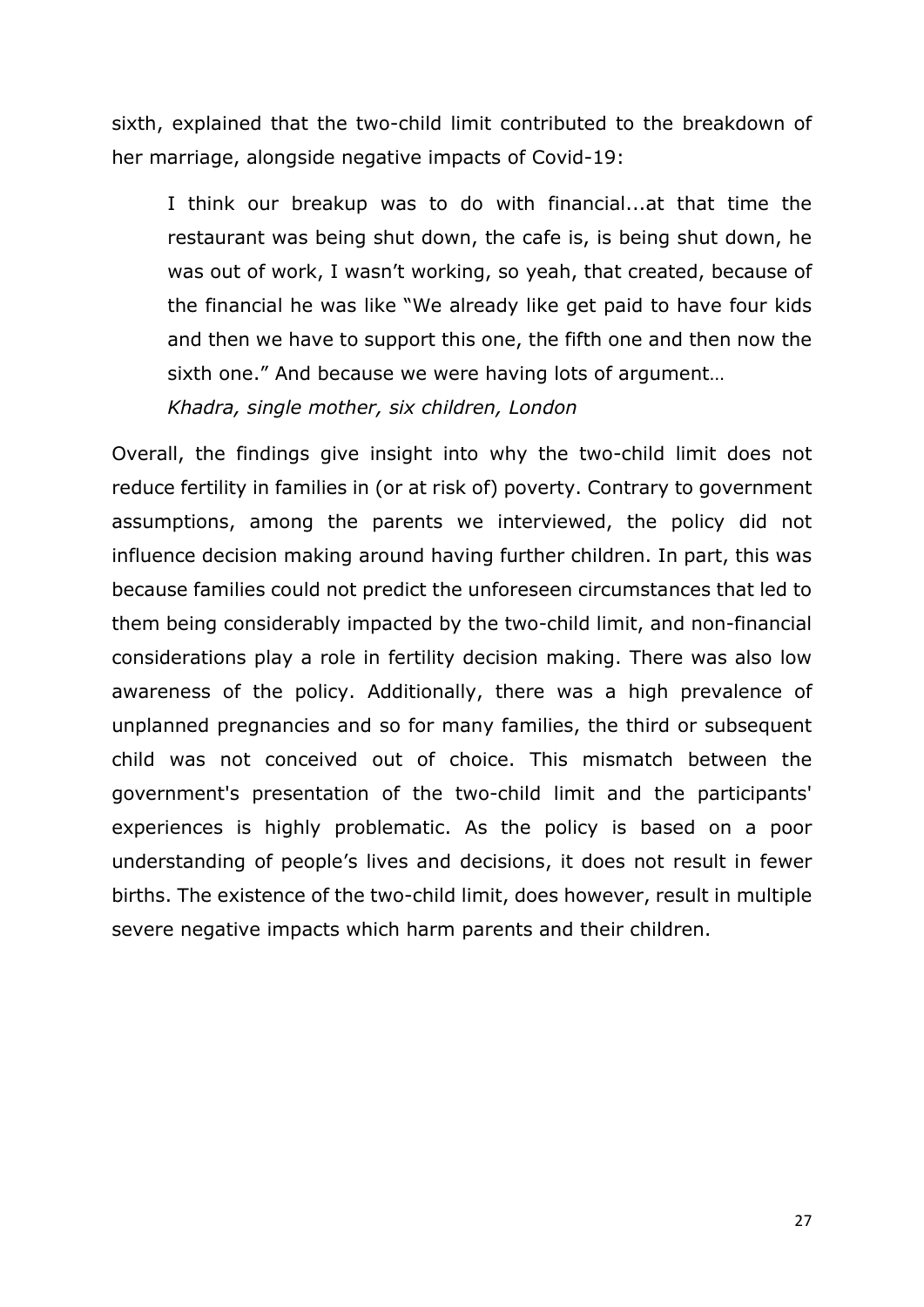### <span id="page-27-0"></span>**6. Discussion**

There are some inconsistences and prevarications in the government's presentation of the intended fertility effects of the two-child limit, most specifically in terms of how far they directly want to see reduced fertility as a result of the policy. This may well reflect the political sensitivities of policymaking in this sphere. However, while the government does not explicitly state that it aims to reduce the fertility of parents in (or at risk of) poverty, a clear objective of the policy is to influence fertility decision making (O'Brien, 2018). The policy documents show a clear set of assumptions concerning fertility decisions which underpin the policy justifications and give rise to expected responses to the two-child limit. Yet, rich qualitative data drawn from the *Benefit Changes and Larger Families* project shows that each of these assumptions are undermined by the everyday experiences and responses to the policy of parents subject to it. Several conclusions flow from this.

Foremost, rather than affecting fertility, and in particular, resulting in decisions to have fewer children in larger families (Reader, Portes and Patrick, 2022), the two-child limit's main outcome is to drive financial hardship and often destitution. As Bradshaw makes clear, the two-child limit 'results in unprecedented cuts to the living standards of the poorest children in Britain' (2017, u.p.). Because of the design of the policy, the consequences of having a third child and any subsequent children are severe and long-lasting for affected families. For example, a family that has a third child after April 2017 could lose £237 per month (at current rates) for up to nineteen years (when the child leaves full-time education or training). This constitutes a particularly punitive consequence, especially given the qualitative evidence presented here which shows that many people are not aware of this policy at the point of conception. Furthermore, conception is never a child's choice, yet this policy has considerably detrimental impacts on the everyday lives of children affected by it. These impacts are likely to have ramifications across the life course for affected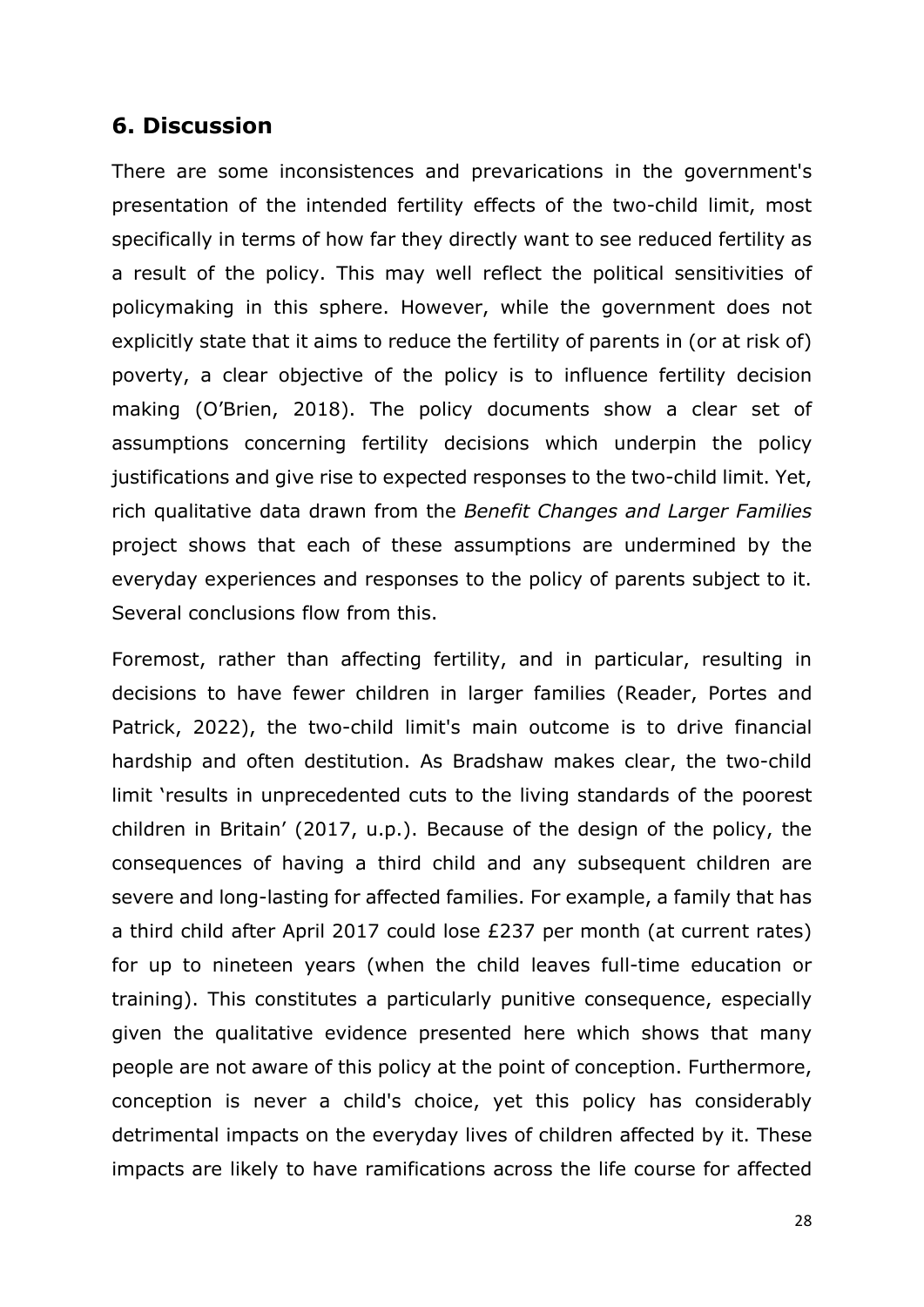children given the links between household income and children's physical health, social, behavioural and emotional development, cognitive development and school achievement (Cooper and Stewart, 2017). These severe and negative effects reinforce the harm this policy is doing; harm which cannot be justified even in cases where parents choose to have a child in the knowledge that the policy exists.

The gap between policy presentation and everyday experiences of the twochild limit also highlights issues concerning the use of evidence during policy formation. Research investigating the policy formation of Universal Credit, which was devised contemporaneously to the two-child limit, found that evidence selection by the Department for Work and Pensions was heavily constrained by the austerity policy agenda (Monaghan and Ingold, 2019). The programme of austerity was started by the Coalition government (2010-2015) which justified policies on the purported need to reduce public spending on social security provision (Edmiston, 2018). Monaghan and Ingold found that this agenda influenced the evidence that was selected and presented before ministers. This in part resulted in the selection of quantitative rather than qualitative research in the formation of Universal Credit policy (cf. Bennett and Sung, 2014). This has had serious consequences. Mounting evidence has shown how issues with Universal Credit arising from the mismatch between policy delivery and claimant's everyday lives results in significant hardship (Patrick and Simpson, 2020; Robertson, Wright and Stewart, 2020; Wickham et al., 2020; Cheetham et al., 2019).

Similarly, the research into the two-child limit reported in this paper shows that this selective approach to evidence based policy, here married to a very close focus on ideological concerns, cause severely detrimental impacts for people subject to the policy. Therefore, this research also reinforces the need for close and sustained engagement with lived experiences, which qualitative research is uniquely well placed to provide. Of particular relevance to the two-child limit and fertility decision making,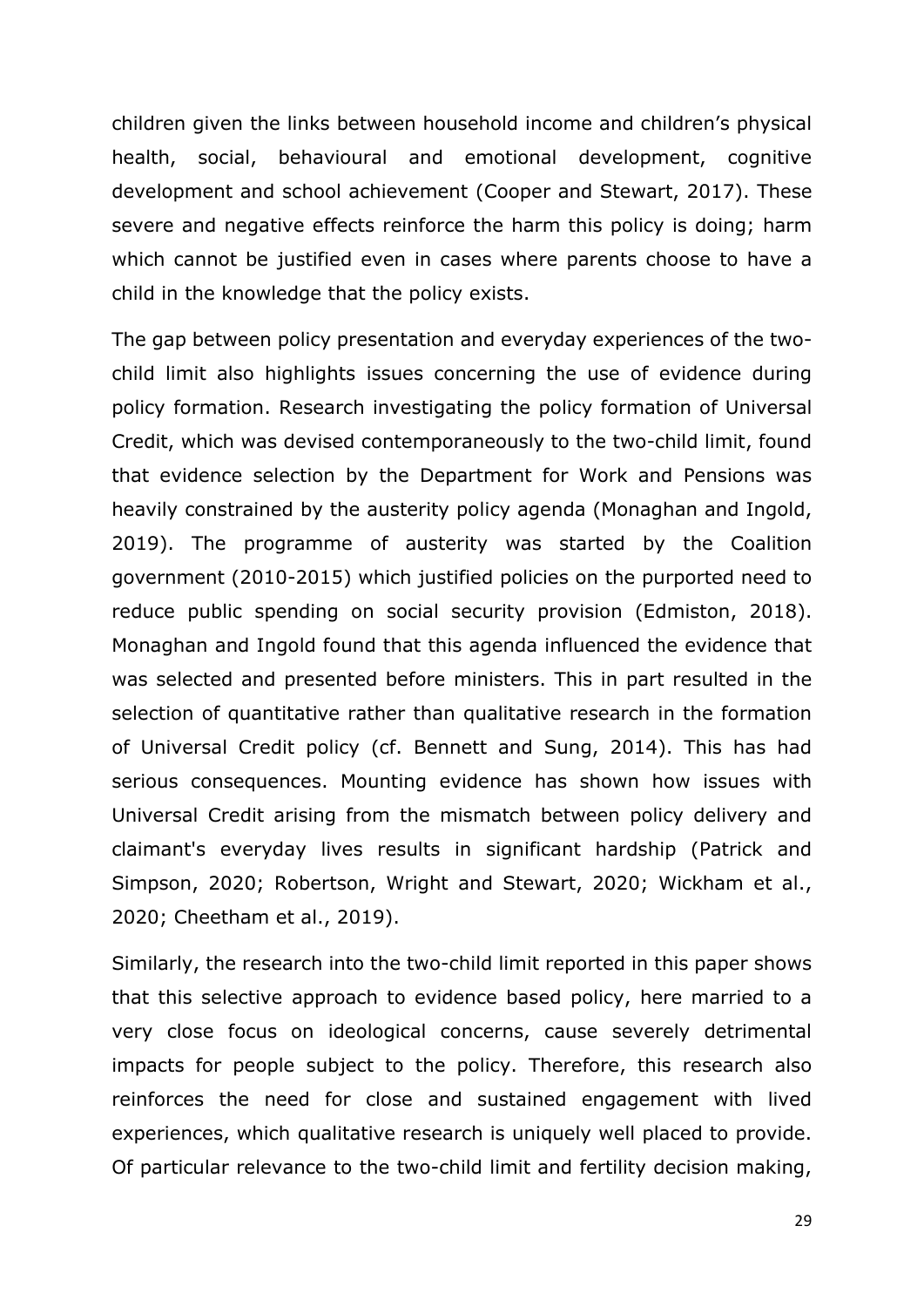qualitative research is an advantageous approach for investigating the implementation of new policies. As Rist explains, qualitative research can focus on 'the day-to-day realities of bringing a new program or policy into existence' (2000, p.1008). Rist also argues that qualitative research is especially useful for exploring the outcomes arising from the implementation of a new policy. Particularly given the detrimental impacts of the two-child limit reported here, continued effort to track the experiences and responses to this policy is essential. Here, this study's overarching qualitative longitudinal design is beneficial—enabling us to track both the presence and absence of change in individual lives, something which future publications will explore. It is crucial to not only seek understanding of these experiences and responses, but also to involve people affected by these policies in designing and developing social security policy. As the Covid Realities project has shown, this will lead to fundamentally different policies (Patrick et al., 2022) and is likely to result in considerably more beneficial outcomes.

Overall, the research reported in this paper demonstrates the extent to which the two-child limit is underpinned by, and justified with recourse to, a number of assumptions that are not supported by the evidence base. Governmental rationale behind the two-child limit has argued that families living on a low-income need to make decisions about whether to have further children based on what they can afford, and in the absence of additional state financial support (HMG, 2020). Yet the qualitative research discussed here demonstrates the extent to which these decisions are so often constrained, for example, where people are in abusive relationships, and also, where conception is due to failures of contraception. Furthermore, while the government rationale implies perfect knowledge of the policy, among our sample of families affected by the two-child limit, approximately half did not know about the policy at the time at which they became pregnant. The clashes between policy presentation and everyday experiences impede on the possibilities for the policy to directly affect fertility decision making, an outcome which would in itself be problematic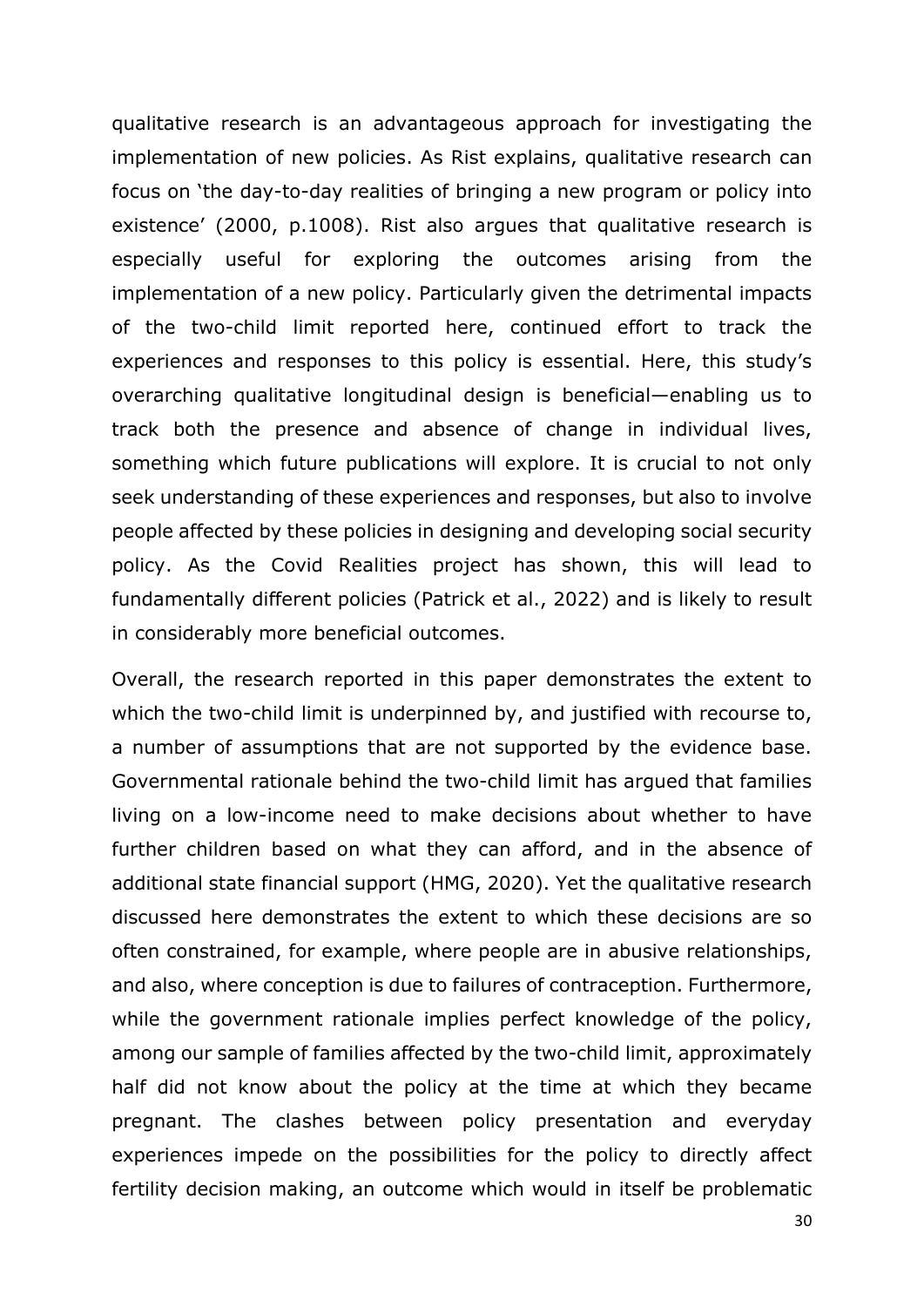it would restrict reproductive decision making, and the human rights of affected individuals (cf. Ross, 2017). Instead, the two-child limit operates as a driver of poverty, pushing affected families further and deeper into financial and other associated hardships. The policy harms all members of affected families, who must all struggle to get by with significantly less than they need (Church of England, Child Poverty Action Group and Benefit Changes and Larger Families, 2022). It also harms our wider social fabric, by puncturing a significant hole in the UK's social security provision. Policymaking in the social security arena needs to work with, and not against, the grain of everyday realities of life on a low-income. The twochild limit, and its many negative impacts, shows the harms that occurs when this does not happen. To prevent further and deeper poverty, and resultant harms, the two-child limit must be removed.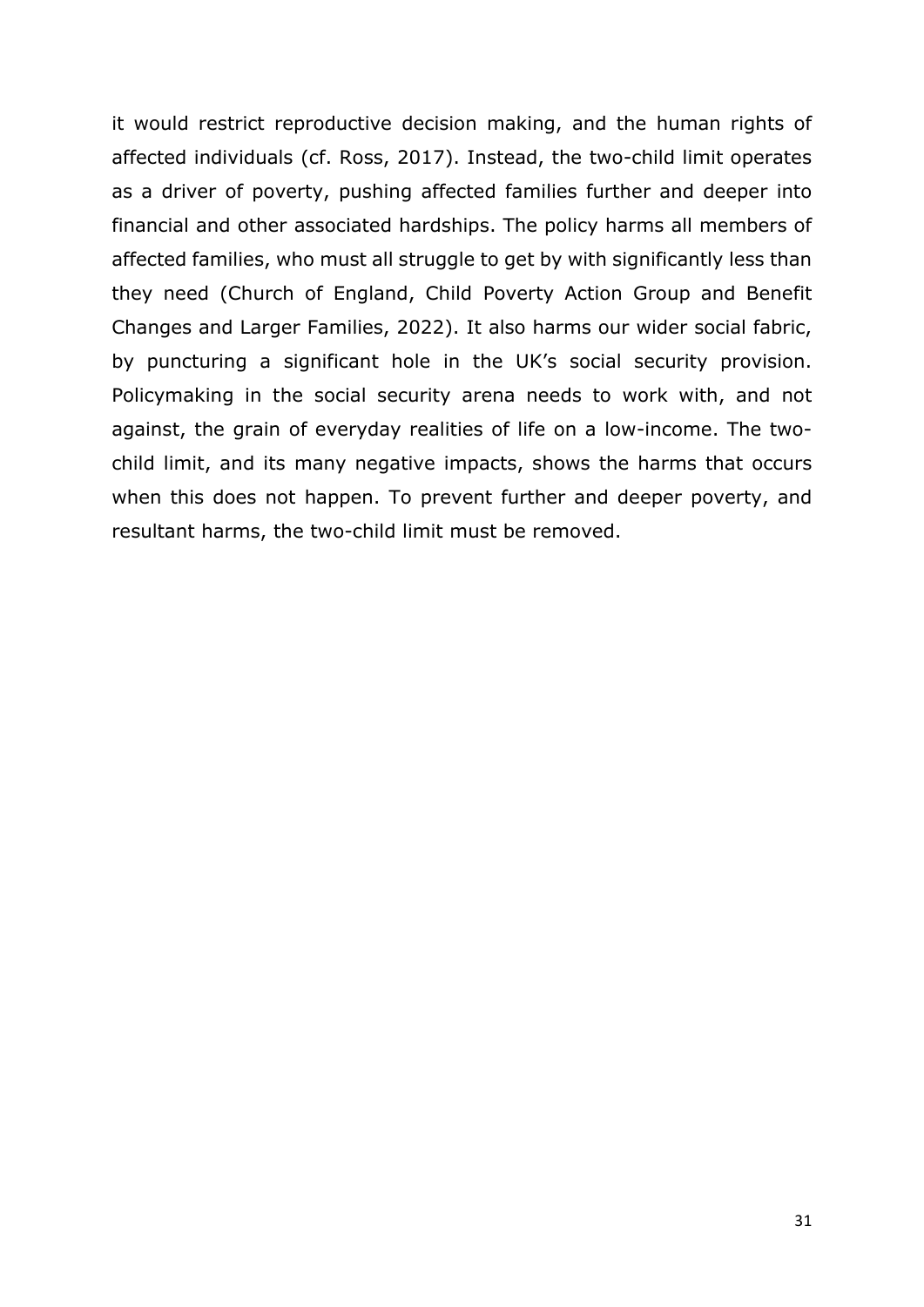## **References**

BBC News. (2013). Mick Philpott case: George Osborne benefit comments spark row. [Online]. Available at: https://www.bbc.co.uk/news/ukpolitics-22025035 [Accessed 10 May 2022].

Bennett, F. and Sung, S. (2014). Money matters: Using qualitative research for policy influencing on gender and welfare reform. Innovation: The European Journal of Social Science Research, 27 (1), pp.5–19.

BPAS. (2021). New polling shows majority of the public now oppose the government's two-child limit policy. [Online]. Available at: https://www.bpas.org/about-our-charity/press-office/press-releases/newpolling-shows-majority-of-the-public-now-oppose-the-government-s-twochild-limit-policy/ [Accessed 8 December 2021].

Bradshaw, J. (2017). Why the two-child policy is the worst social security policy ever. [Online]. Available at: http://www.social-policy.org.uk/50 for-50/two-child-policy/ [Accessed 30 March 2022].

Camasso, M. (2007). Family caps, abortion and women of color: Research connection and political rejection. Oxford University Press, USA.

Card, D. (2000). Reforming the financial incentives of the welfare system. [Online]. Available at: https://davidcard.berkeley.edu/papers/finan-incenwelfare.pdf [Accessed 9 May 2022].

Cheetham, M. et al. (2019). Impact of Universal Credit in North East England: a qualitative study of claimants and support staff. BMJ open, 9 (7), p.e029611.

Church of England, Child Poverty Action Group, Benefit Changes and Larger Families. (2022). It's heartbreaking that I feel I cannot fully provide for my youngest without struggling: The impact of five years of the two-child limit policy. [Online]. Available at:

https://cpag.org.uk/sites/default/files/files/policypost/Heartbreaking\_two \_child\_limit.pdf [Accessed 9 May 2022].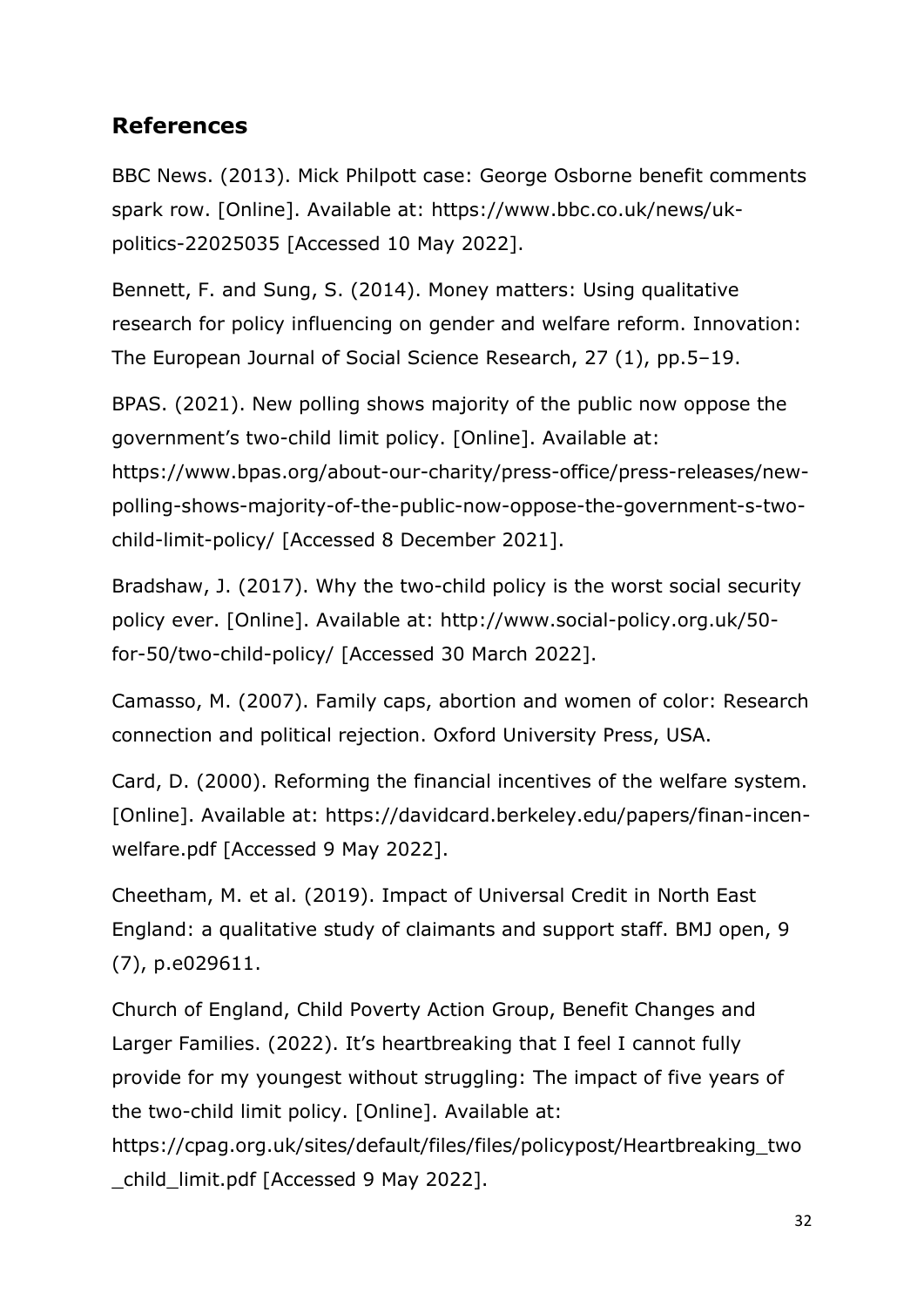Clarke, J. and Newman, J. (2012). The alchemy of austerity. Critical Social Policy, 32 (3), pp.299–319.

Cooper, K. and Stewart, K. (2017). Does money affect children's outcomes? An update. CASEpaper 203. [Online]. Available at: http://eprints.lse.ac.uk/103494/1/casepaper203.pdf [Accessed 4 April 2022].

Corlett, A. and Try, L. (2022). The Living Standards Outlook 2022. London: The Resolution Foundation.

DHSC. (2021). Abortion statistics 2020: Freedom of information request and other data releases. [Online]. Available at: https://assets.publishing.service.gov.uk/government/uploads/system/upl oads/attachment\_data/file/1021384/FOIs-Published-01-10-2021.ods [Accessed 9 December 2021].

Dolan. (2013). Vile product of welfare UK: Man who bred 17 babies by five women to milk benefits system is guilty of killing six of them. [Online]. Available at: https://www.dailymail.co.uk/news/article-2303120/Mick-Philpott-vile-product-Welfare-UK-Derby-man-bred-17 babies-milk-benefits-GUILTY-killing-six.html [Accessed 5 May 2022].

DWP. (2015). Welfare reform and work bill: Impact assessment of tax credits and universal credit, changes to child element and family element. London: DWP.

DWP. (2021). Universal credit and child tax credit claimants: Statistics related to the policy to provide support for a maximum of 2 children, April 2021. [Accessed 20 October 2021].

Dyer, W. T. and Fairlie, R. W. (2004). Do family caps reduce out-ofwedlock births? Evidence from Arkansas, Georgia, Indiana, New Jersey and Virginia. Population Research and Policy Review, 23 (5), pp.441–473.

Edmiston, D. (2018). Welfare, inequality and social citizenship: Deprivation and affluence in austerity Britain. Bristol: Policy Press.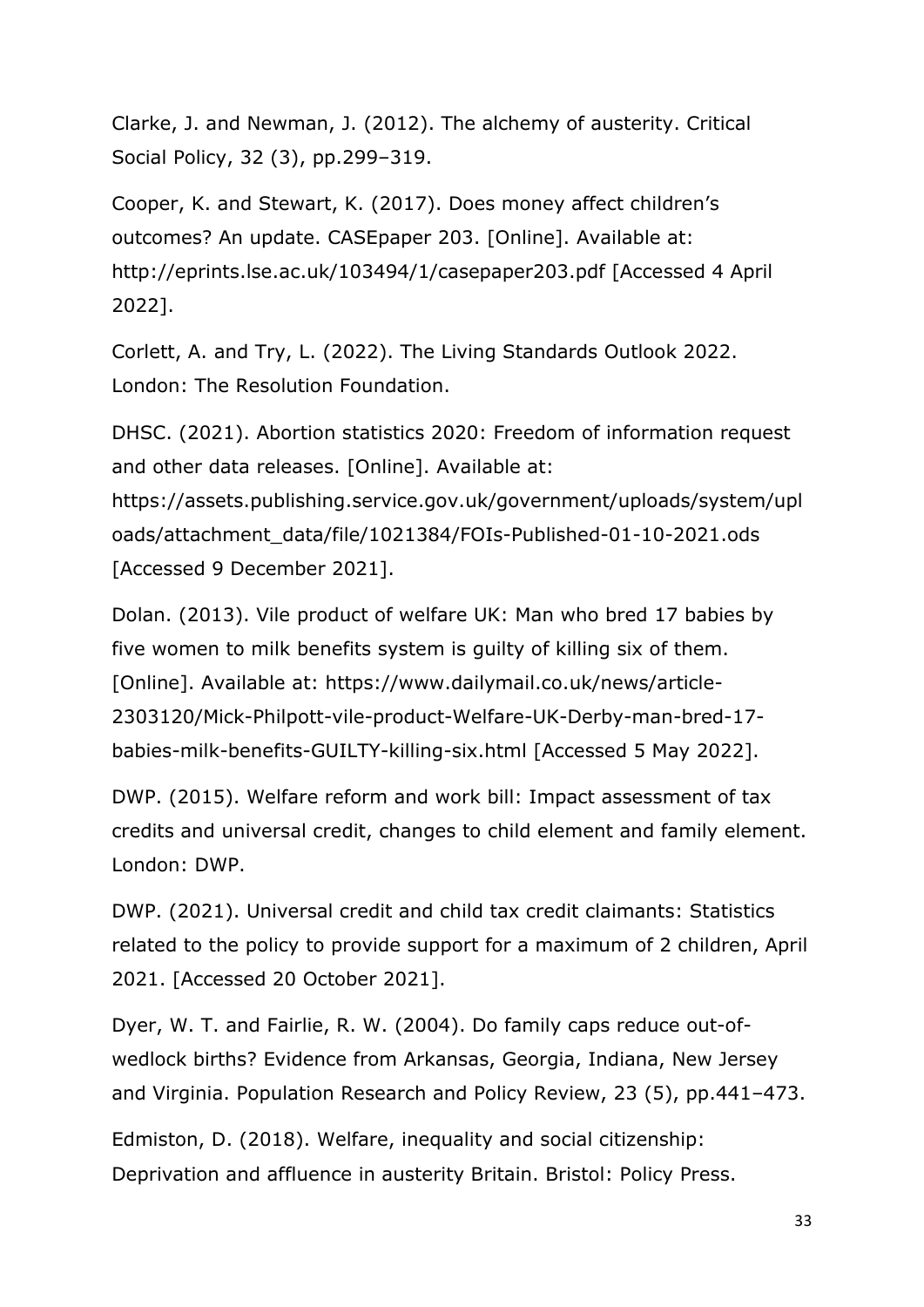Engender. (2017). Engender submission of evidence on the two-child limit for tax credits and universal credit to the Scottish Parliament Social Security Committee. [Online]. Available at:

https://www.engender.org.uk/content/publications/Engender-submissionof-evidence-on-the-two-child-limit-on-Tax-Credits-and-Universal-Creditto-the-Scottish-Parliament-Social-Security-Committee.pdf [Accessed 11 November 2021].

Ghelani, D. and Tonutti, G. (2017). The impact of the two-child limit to tax credits: A briefing paper by Policy in Practice. London: Policy in Practice.

HMG. (2020). The two-child limit: Government response to the committee's third report of session 2019. [Online]. Available at: https://publications.parliament.uk/pa/cm5801/cmselect/cmworpen/1079/ 107902.htm [Accessed 11 November 2021].

Hood, A. and Waters, T. (2017). Living standards, poverty and inequality in the UK: 2017–18 to 2021–22. London: The Institute for Fiscal Studies.

Jensen, T. and Tyler, I. (2015). 'Benefits broods': The cultural and political crafting of anti-welfare commonsense. Critical Social Policy, 35 (4), pp.470–491.

Machin, R. (2017). The professional and ethical dilemmas of the two-child limit for child tax credit and universal credit. Ethics and Social Welfare, 11 (4), pp.404–411.

Millar, J. and Bennett, F. (2017). Universal Credit: Assumptions, contradictions and virtual reality. Social Policy and Society, 16 (2169- 182).

Monaghan, M. and Ingold, J. O. (2019). Policy practitioners' accounts of evidence-based policy making: The case of universal credit. Journal of social policy, 48 (2), pp.351–368.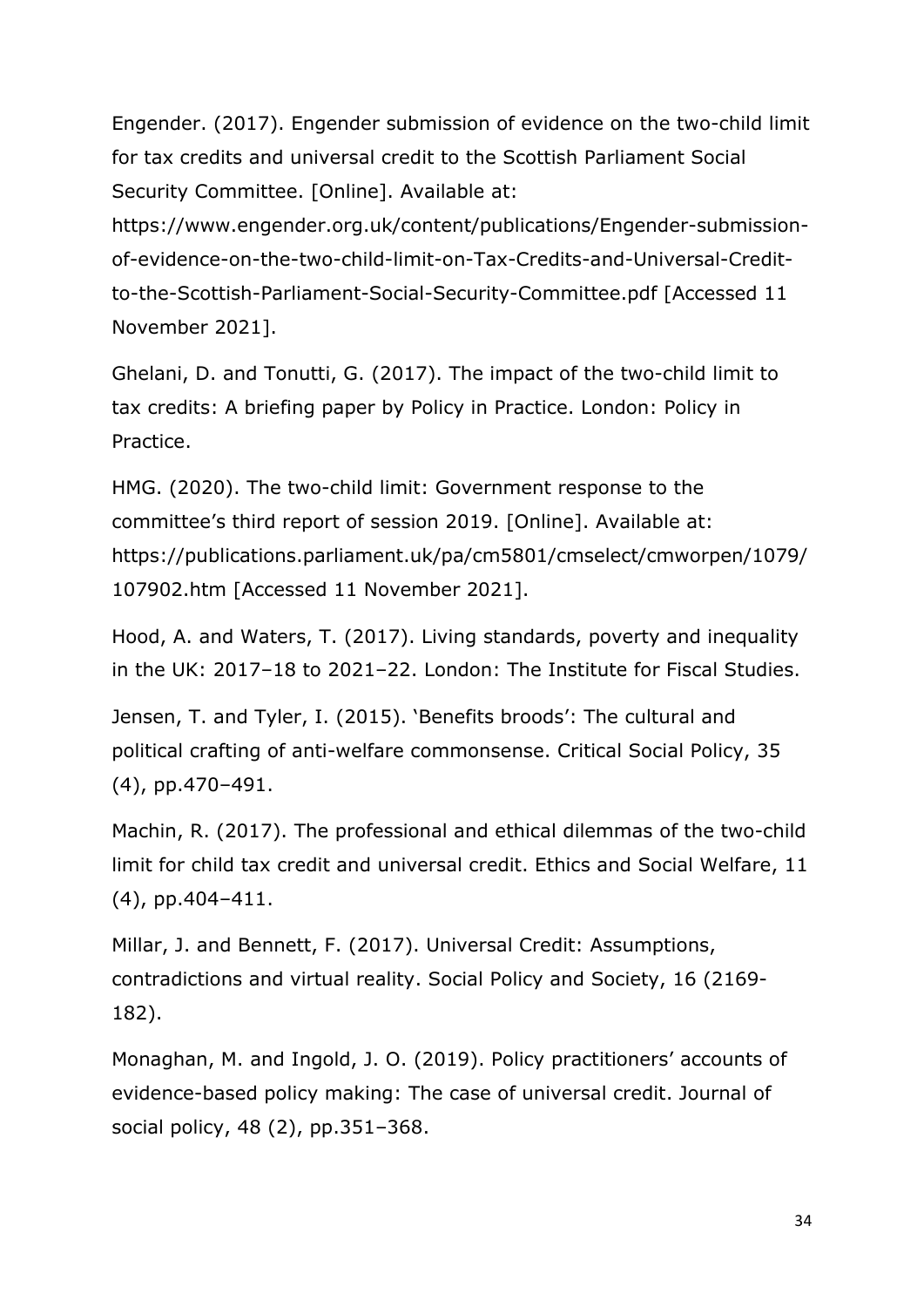O'Brien, C. (2018). 'Done because we are too menny': The two-child rule promotes poverty, invokes a narrative of welfare decadence, and abandons children's rights. The International Journal of Children's Rights, 26 (4), pp.700–739.

Osborne, G. (2013). Chancellor's speech on changes to the tax and benefit system. [Online]. Available at:

https://www.gov.uk/government/speeches/chancellor-speech-onchanges-to-the-tax-and-benefit-system [Accessed 16 December 2021].

Osborne, G. (2015). Chancellor George Osborne's summer budget 2015 speech. [Online]. Available at:

https://www.gov.uk/government/speeches/chancellor-george-osbornessummer-budget-2015-speech [Accessed 16 December 2021].

Patrick, R. et al. (2022). Covid realities: Documenting life on a low income during the pandemic. [Online]. Available at:

https://cdn.sanity.io/files/brhp578m/production/dbb82337a5b6c6ad1fc2e 524a75bb4123c5005b6.pdf [Accessed 28 March 2022].

Patrick, R. and Simpson, M. (2020). Universal credit could be a lifeline in Northern Ireland, but it must be designed with people who use it. York: JRF.

Reader, M., Portes, J. and Patrick, R. (2022). Does cutting child benefits reduce fertility in larger families? Evidence from the UK's two-child limit. [Online]. Available at:

file://userfs/ka819/w2k/Downloads/2cl\_fertility\_310322%20(1).pdf [Accessed 14 April 2022].

Robertson, L., Wright, S. and Stewart, A. B. R. (2020). How well is universal credit supporting people in Glasgow? York: JRF.

Ross, L. J. (2017). Reproductive justice as intersectional feminist activism. Souls, 19 (3), pp.286–314.